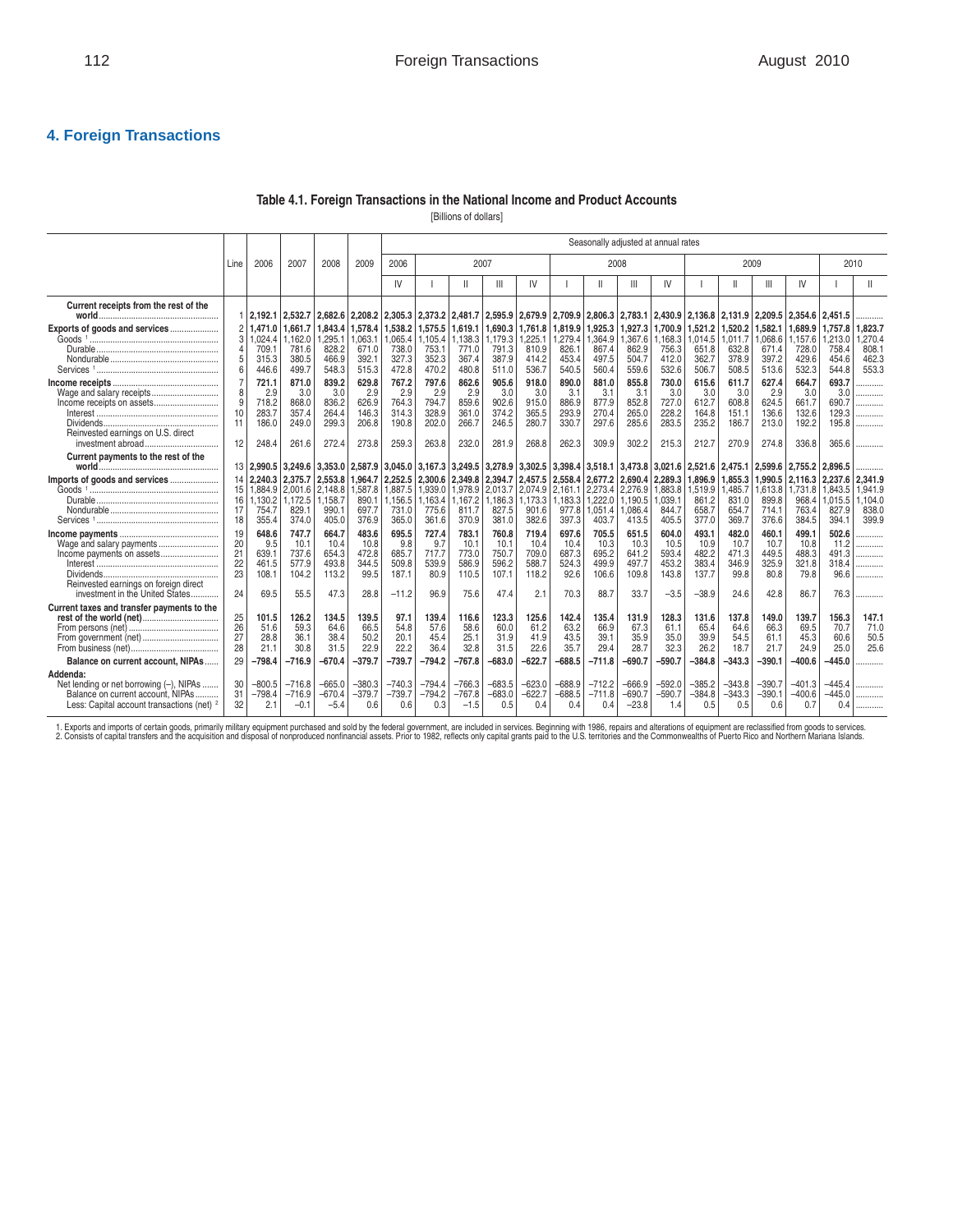# August 2010 **SURVEY OF CURRENT BUSINESS** 113

## **Table 4.2.1. Percent Change From Preceding Period in Real Exports and in Real Imports of Goods and Services by Type of Product**

[Percent]

|                                                                                                                                                                                                                                                                    |                                                                                                               |                                                                                   |                                                                                     |                                                                                                    |                                                                                                                   |                                                                                                  |                                                                                              |                                                                                             |                                                                                            |                                                                                                   |                                                                                              |                                                                                       |                                                                                                     | Seasonally adjusted at annual rates                                                                                   |                                                                                                                       |                                                                                                       |                                                                                         |                                                                                         |                                                                                           |                                                                                            |
|--------------------------------------------------------------------------------------------------------------------------------------------------------------------------------------------------------------------------------------------------------------------|---------------------------------------------------------------------------------------------------------------|-----------------------------------------------------------------------------------|-------------------------------------------------------------------------------------|----------------------------------------------------------------------------------------------------|-------------------------------------------------------------------------------------------------------------------|--------------------------------------------------------------------------------------------------|----------------------------------------------------------------------------------------------|---------------------------------------------------------------------------------------------|--------------------------------------------------------------------------------------------|---------------------------------------------------------------------------------------------------|----------------------------------------------------------------------------------------------|---------------------------------------------------------------------------------------|-----------------------------------------------------------------------------------------------------|-----------------------------------------------------------------------------------------------------------------------|-----------------------------------------------------------------------------------------------------------------------|-------------------------------------------------------------------------------------------------------|-----------------------------------------------------------------------------------------|-----------------------------------------------------------------------------------------|-------------------------------------------------------------------------------------------|--------------------------------------------------------------------------------------------|
|                                                                                                                                                                                                                                                                    | Line                                                                                                          | 2006                                                                              | 2007                                                                                | 2008                                                                                               | 2009                                                                                                              | 2006                                                                                             |                                                                                              | 2007                                                                                        |                                                                                            |                                                                                                   |                                                                                              | 2008                                                                                  |                                                                                                     |                                                                                                                       |                                                                                                                       | 2009                                                                                                  |                                                                                         |                                                                                         | 2010                                                                                      |                                                                                            |
|                                                                                                                                                                                                                                                                    |                                                                                                               |                                                                                   |                                                                                     |                                                                                                    |                                                                                                                   | IV                                                                                               | $\mathbf{I}$                                                                                 | $\mathbb{I}$                                                                                | III                                                                                        | IV                                                                                                |                                                                                              | Ш                                                                                     | $\mathbb{H}$                                                                                        | IV                                                                                                                    | J.                                                                                                                    | $\mathsf{II}$                                                                                         | Ш                                                                                       | $\mathsf{I}\mathsf{V}$                                                                  |                                                                                           | Ш.                                                                                         |
| Exports of goods and services                                                                                                                                                                                                                                      | $\mathbf{1}$                                                                                                  | 9.0                                                                               | 9.3                                                                                 | 6.0                                                                                                | $-9.5$                                                                                                            | 17.8                                                                                             | 6.4                                                                                          | 6.8                                                                                         | 15.8                                                                                       | 11.6                                                                                              | 5.7                                                                                          | 13.2                                                                                  | $-5.0$                                                                                              | $-21.9$                                                                                                               | $-27.8$                                                                                                               | $-1.0$                                                                                                | 12.2                                                                                    | 24.4                                                                                    | 11.4                                                                                      | 10.3                                                                                       |
| Foods, feeds, and beverages<br>Industrial supplies and materials<br>Capital goods, except automotive<br>Civilian aircraft, engines, and parts<br>Computers, peripherals, and parts<br>Automotive vehicles, engines, and parts<br>Consumer goods, except automotive | $\begin{array}{c} 2 \\ 3 \\ 4 \end{array}$<br>5<br>6<br>$\overline{7}$<br>$\mathsf{R}$<br>g<br>10<br>11<br>12 | 9.4<br>8.0<br>7.5<br>9.5<br>6.3<br>11.9<br>10.9<br>9.4<br>12.6<br>7.7<br>10.6     | 9.8<br>8.7<br>10.0<br>5.7<br>12.7<br>8.1<br>8.3<br>3.5<br>8.8<br>11.8<br>10.8       | 6.3<br>6.8<br>10.9<br>10.5<br>11.1<br>6.2<br>$-3.3$<br>5.2<br>8.7<br>$-1.1$<br>8.2                 | $-12.0$<br>$-4.6$<br>$-6.8$<br>-13.3<br>$-3.5$<br>–14.7<br>$-3.7$<br>$-7.8$<br>$-18.0$<br>$-33.1$<br>$-7.2$       | 13.1<br>$-5.8$<br>17.1<br>21.7<br>14.3<br>12.5<br>35.0<br>19.0<br>7.1<br>13.5<br>20.8            | 12.9<br>5.2<br>14.8<br>$-3.3$<br>27.4<br>4.9<br>$-5.0$<br>12.3<br>6.2<br>16.1<br>13.9        | 7.6<br>8.4<br>7.2<br>5.6<br>8.1<br>6.7<br>$-1.9$<br>$-14.3$<br>12.4<br>27.5<br>4.9          | 12.8<br>39.5<br>7.9<br>9.9<br>6.7<br>18.0<br>41.9<br>8.9<br>14.3<br>5.3<br>9.7             | 9.9<br>12.7<br>12.6<br>10.1<br>13.9<br>10.1<br>6.5<br>$-2.2$<br>12.8<br>$-2.0$<br>5.0             | 9.6<br>15.6<br>20.9<br>9.6<br>27.1<br>7.1<br>$-16.2$<br>11.1<br>12.7<br>$-3.7$<br>18.2       | 14.5<br>$-9.1$<br>24.2<br>41.7<br>16.2<br>12.8<br>4.3<br>38.2<br>11.7<br>15.7<br>14.5 | $-4.3$<br>$-10.7$<br>$-3.1$<br>$-3.0$<br>$-3.2$<br>0.1<br>2.4<br>$-1.3$<br>$-0.2$<br>1.2<br>4.8     | $-26.6$<br>$-9.8$<br>$-23.8$<br>$-25.4$<br>$-22.9$<br>$-30.2$<br>$-60.7$<br>$-41.1$<br>$-19.4$<br>$-55.8$<br>$-25.2$  | $-34.1$<br>$-18.6$<br>$-31.2$<br>$-46.0$<br>$-22.3$<br>$-29.7$<br>101.9<br>$-10.4$<br>$-46.6$<br>$-80.8$<br>$-21.2$   | -3.7<br>7.4<br>11.2<br>3.3<br>15.2<br>$-16.8$<br>$-19.1$<br>$-6.0$<br>$-17.4$<br>$-3.0$<br>$-0.2$     | 18.7<br>$-3.2$<br>33.5<br>28.6<br>35.9<br>6.1<br>$-9.9$<br>21.8<br>8.8<br>155.1<br>10.1 | 31.7<br>69.6<br>11.9<br>18.6<br>8.8<br>28.7<br>23.4<br>25.9<br>30.5<br>70.6<br>23.9     | 14.0<br>$-0.9$<br>19.2<br>12.8<br>22.4<br>15.1<br>$-31.1$<br>23.1<br>29.2<br>35.9<br>11.0 | 14.1<br>$-29.4$<br>17.6<br>42.8<br>7.0<br>22.7<br>$-5.0$<br>42.0<br>27.2<br>19.7<br>$-1.3$ |
|                                                                                                                                                                                                                                                                    | 13<br>14<br>15                                                                                                | 13.5<br>7.2<br>2.8                                                                | 15.2<br>5.4<br>15.8                                                                 | 7.5<br>9.1<br>$-8.6$                                                                               | $-16.8$<br>5.2<br>$-4.0$                                                                                          | 24.4<br>16.4<br>6.8                                                                              | 16.7<br>10.5<br>78.2                                                                         | 13.6<br>$-5.1$<br>$-12.1$                                                                   | 11.1<br>7.9<br>$-5.4$                                                                      | 19.5<br>$-11.7$<br>27.8                                                                           | 17.2<br>19.5<br>$-26.7$                                                                      | 13.0<br>16.5<br>14.6                                                                  | $-7.3$<br>23.1<br>$-53.5$                                                                           | $-44.1$<br>6.0<br>49.8                                                                                                | $-35.1$<br>$-3.2$<br>$-9.2$                                                                                           | $-5.1$<br>5.0<br>$-5.5$                                                                               | 29.4<br>$-6.7$<br>$-24.2$                                                               | 24.8<br>22.9<br>92.5                                                                    | 13.7<br>8.3<br>$-17.5$                                                                    | 29.2<br>$-26.7$<br>66.1                                                                    |
| Transfers under U.S. military agency sales                                                                                                                                                                                                                         | 16                                                                                                            | 7.9                                                                               | 8.3                                                                                 | 5.3                                                                                                | $-3.9$                                                                                                            | 29.1                                                                                             | $-6.9$                                                                                       | 4.9                                                                                         | 23.0                                                                                       | 15.7                                                                                              | $-2.8$                                                                                       | 10.2                                                                                  | $-6.6$                                                                                              | $-9.8$                                                                                                                | $-12.3$                                                                                                               | 4.7                                                                                                   | 0.1                                                                                     | 10.2                                                                                    | 5.8                                                                                       | 2.3                                                                                        |
|                                                                                                                                                                                                                                                                    | 17<br>18<br>19<br>20<br>21<br>22<br>23                                                                        | 22.0<br>0.5<br>4.6<br>6.3<br>6.2<br>12.0<br>3.8                                   | $-32.0$<br>9.0<br>6.9<br>$-13.6$<br>16.2<br>15.7<br>3.7                             | $-17.4$<br>8.6<br>10.7<br>0.2<br>7.7<br>4.4<br>13.4                                                | 16.1<br>$-10.9$<br>$-3.9$<br>$-14.6$<br>$-4.3$<br>0.4<br>$-7.1$                                                   | 32.4<br>17.4<br>$-9.4$<br>13.0<br>38.9<br>41.9<br>16.7                                           | $-77.2$<br>$-8.5$<br>11.7<br>$-53.5$<br>5.1<br>17.1<br>$-11.2$                               | $-81.3$<br>12.4<br>$-8.0$<br>2.6<br>11.5<br>13.6<br>2.6                                     | 76.6<br>36.0<br>46.2<br>11.2<br>27.7<br>14.5<br>12.5                                       | 772.6<br>18.5<br>32.2<br>$-5.9$<br>12.9<br>1.4<br>18.9                                            | $-87.9$<br>2.4<br>3.0<br>20.4<br>15.7<br>$-3.1$<br>22.6                                      | 101.6<br>4.7<br>5.7<br>$-11.5$<br>3.5<br>16.5<br>15.8                                 | $-67.2$<br>1.6<br>$-4.7$<br>$-4.5$<br>$-14.3$<br>$-2.4$<br>0.2                                      | $-0.9$<br>$-15.6$<br>$-4.8$<br>$-27.9$<br>$-14.1$<br>$-3.2$<br>$-2.4$                                                 | $-6.2$<br>$-24.9$<br>$-9.0$<br>$-37.9$<br>$-13.6$<br>$-1.0$<br>$-15.4$                                                | 295.9<br>$-9.6$<br>5.2<br>5.4<br>16.3<br>$-0.6$<br>$-9.8$                                             | 109.8<br>$-2.0$<br>1.2<br>12.5<br>$-17.3$<br>1.3<br>$-11.8$                             | $-80.4$<br>7.6<br>$-22.1$<br>20.9<br>69.5<br>9.8<br>$-4.0$                              | 78.4<br>19.5<br>$-9.3$<br>10.4<br>$-5.8$<br>2.2<br>25.1                                   | $-10.4$<br>0.3<br>$-3.9$<br>4.5<br>5.0<br>3.7<br>$-3.0$                                    |
| Imports of goods and services                                                                                                                                                                                                                                      | 24                                                                                                            | 6.1                                                                               | 2.7                                                                                 | $-2.6$                                                                                             | $-13.8$                                                                                                           | $-0.5$                                                                                           | 4.6                                                                                          | 4.6                                                                                         | 5.0                                                                                        | $-10.6$                                                                                           | $-1.4$                                                                                       | 2.9                                                                                   | $-0.1$                                                                                              | $-22.9$                                                                                                               | $-35.3$                                                                                                               | $-10.6$                                                                                               | 21.9                                                                                    | 4.9                                                                                     | 11.2                                                                                      | 28.8                                                                                       |
| Industrial supplies and materials, except                                                                                                                                                                                                                          | 25<br>26                                                                                                      | 5.9<br>6.1                                                                        | 2.9<br>1.3                                                                          | $-3.5$<br>$-1.3$                                                                                   | $-15.8$<br>$-5.4$                                                                                                 | $-2.3$<br>6.5                                                                                    | 6.8<br>5.7                                                                                   | 4.8<br>$-7.8$                                                                               | 5.1<br>2.5                                                                                 | $-11.8$<br>$-6.9$                                                                                 | $-3.3$<br>3.9                                                                                | 4.6<br>$-3.1$                                                                         | $-1.0$<br>$-3.5$                                                                                    | $-28.3$<br>4.8                                                                                                        | $-38.9$<br>$-16.8$                                                                                                    | $-10.6$<br>$-4.0$                                                                                     | 27.4<br>$-2.4$                                                                          | 6.2<br>$-2.5$                                                                           | 12.0<br>18.0                                                                              | 35.4<br>4.7                                                                                |
| Petroleum and products<br>Capital goods, except automotive<br>Civilian aircraft, engines, and parts<br>Computers, peripherals, and parts<br>Automotive vehicles, engines, and parts<br>Consumer goods, except automotive                                           | 27<br>28<br>29<br>30<br>31<br>32<br>33<br>34<br>35<br>36<br>37                                                | 4.3<br>9.3<br>$-1.3$<br>$-1.9$<br>11.1<br>6.1<br>17.0<br>9.6<br>6.8<br>8.0<br>8.2 | $-3.9$<br>$-9.7$<br>3.6<br>4.8<br>6.7<br>15.3<br>9.9<br>4.7<br>$-1.0$<br>5.8<br>6.9 | $-7.5$<br>$-8.6$<br>$-6.3$<br>$-2.7$<br>1.9<br>$-3.0$<br>1.7<br>2.5<br>$-12.1$<br>$-1.1$<br>$-1.4$ | –24.3<br>$-29.9$<br>$-18.3$<br>$-8.8$<br>$-16.8$<br>$-18.1$<br>$-1.5$<br>$-21.4$<br>$-32.4$<br>$-10.8$<br>$-14.1$ | $-15.3$<br>$-19.0$<br>$-10.4$<br>$-30.1$<br>3.4<br>53.8<br>3.1<br>$-0.4$<br>16.4<br>14.9<br>21.7 | $-9.0$<br>$-12.4$<br>$-4.3$<br>16.0<br>10.0<br>26.1<br>38.1<br>0.0<br>$-13.0$<br>12.2<br>8.4 | 11.7<br>$-1.2$<br>29.6<br>31.8<br>5.7<br>17.0<br>$-10.4$<br>10.8<br>3.8<br>$-7.2$<br>$-9.3$ | 0.6<br>$-12.6$<br>18.4<br>16.0<br>6.1<br>$-4.5$<br>$-2.6$<br>10.5<br>12.0<br>$-3.3$<br>7.4 | $-22.6$<br>$-20.3$<br>$-25.1$<br>$-29.2$<br>2.0<br>$-2.2$<br>8.2<br>0.5<br>$-18.2$<br>7.3<br>10.5 | $-6.8$<br>2.8<br>$-16.3$<br>$-15.0$<br>8.8<br>16.5<br>18.8<br>4.9<br>$-6.2$<br>0.4<br>$-7.5$ | $-1.7$<br>$-7.3$<br>4.3<br>12.0<br>8.5<br>3.9<br>17.1<br>6.2<br>0.9<br>2.5<br>3.9     | 5.6<br>$-1.7$<br>13.5<br>29.0<br>$-9.0$<br>$-37.7$<br>$-16.7$<br>$-2.4$<br>$-33.5$<br>$-0.3$<br>3.2 | $-31.7$<br>$-27.6$<br>$-35.5$<br>$-15.5$<br>$-28.9$<br>$-27.7$<br>$-47.5$<br>$-22.4$<br>$-55.2$<br>$-28.8$<br>$-36.7$ | $-47.9$<br>$-54.0$<br>$-41.2$<br>$-29.5$<br>$-39.6$<br>$-27.5$<br>$-14.6$<br>$-46.7$<br>$-78.8$<br>$-22.5$<br>$-28.2$ | $-38.2$<br>$-46.6$<br>$-29.0$<br>$-2.6$<br>$-14.0$<br>16.3<br>36.8<br>$-29.4$<br>6.9<br>$-3.2$<br>0.6 | 26.2<br>4.1<br>51.2<br>29.2<br>20.9<br>-24.7<br>58.7<br>15.7<br>231.3<br>6.1<br>$-0.2$  | 19.9<br>31.0<br>10.4<br>$-47.4$<br>32.2<br>14.7<br>79.2<br>18.3<br>52.0<br>19.2<br>18.8 | 30.1<br>43.3<br>18.5<br>$-3.4$<br>15.5<br>-10.5<br>8.8<br>22.2<br>12.1<br>7.7<br>18.5     | 20.2<br>22.7<br>17.7<br>67.0<br>51.7<br>$-8.7$<br>61.8<br>55.8<br>64.7<br>24.3<br>22.7     |
|                                                                                                                                                                                                                                                                    | 38<br>39                                                                                                      | 7.8<br>1.1                                                                        | 4.4<br>0.6                                                                          | $-0.7$<br>$-9.6$                                                                                   | $-6.9$<br>$-7.0$                                                                                                  | 7.2<br>$-9.6$                                                                                    | 17.0<br>59.9                                                                                 | $-4.8$<br>$-18.7$                                                                           | $-14.9$<br>5.9                                                                             | 3.4<br>$-28.3$                                                                                    | 11.2<br>$-0.8$                                                                               | 0.7<br>5.7                                                                            | $-4.5$<br>$-22.8$                                                                                   | $-18.1$<br>$-13.1$                                                                                                    | $-15.5$<br>$-2.3$                                                                                                     | $-7.2$<br>$-3.4$                                                                                      | 13.5<br>$-5.4$                                                                          | 19.6<br>4.2                                                                             | $-3.2$<br>35.7                                                                            | 26.2<br>$-40.8$                                                                            |
| Direct defense expenditures<br>Travel.<br>Royalties and license fees<br>Addenda:                                                                                                                                                                                   | 40<br>41<br>42<br>43<br>44<br>45<br>46<br>47                                                                  | 7.1<br>$-2.0$<br>0.6<br>$-0.3$<br>6.1<br>$-7.5$<br>21.4<br>$-1.2$                 | 1.4<br>-18.7<br>$-2.1$<br>$-3.6$<br>$-15.4$<br>3.1<br>17.9<br>0.9                   | 2.4<br>$-5.2$<br>$-1.7$<br>$-0.3$<br>$-7.5$<br>0.2<br>10.8<br>$-2.7$                               | $-4.2$<br>11.5<br>$-2.1$<br>-13.8<br>$-15.9$<br>$-2.0$<br>$-3.6$<br>7.2                                           | 10.0<br>$-15.3$<br>7.1<br>$-6.2$<br>7.2<br>77.8<br>15.0<br>$-0.2$                                | $-6.3$<br>$-39.9$<br>$-3.4$<br>$-19.5$<br>$-58.2$<br>0.5<br>45.3<br>5.8                      | 3.6<br>$-5.4$<br>$-8.1$<br>11.1<br>15.0<br>$-11.6$<br>10.5<br>$-4.2$                        | 4.4<br>-14.1<br>$-0.3$<br>11.4<br>$-6.2$<br>$-12.3$<br>17.1<br>4.2                         | $-4.0$<br>$-16.8$<br>$-2.4$<br>1.9<br>$-15.6$<br>$-17.6$<br>3.4<br>$-5.2$                         | 9.4<br>$-8.0$<br>0.3<br>14.3<br>$-1.4$<br>44.2<br>16.9<br>$-9.3$                             | $-6.0$<br>$-13.0$<br>$-17.6$<br>$-25.4$<br>$-15.3$<br>$-22.0$<br>12.4<br>$-10.1$      | 5.0<br>13.7<br>$-0.7$<br>$-5.1$<br>$-5.4$<br>65.8<br>4.1<br>0.6                                     | 11.7<br>70.3<br>57.3<br>1.0<br>$-9.0$<br>$-53.6$<br>8.2<br>44.5                                                       | $-16.8$<br>16.2<br>0.8<br>$-41.5$<br>$-30.6$<br>13.2<br>$-24.1$<br>4.5                                                | $-10.9$<br>$-3.3$<br>$-36.5$<br>$-6.2$<br>$-19.5$<br>33.1<br>$-3.1$<br>$-5.8$                         | 1.5<br>$-12.8$<br>$-2.9$<br>39.1<br>$-6.5$<br>$-18.8$<br>6.7<br>$-0.6$                  | $-0.5$<br>$-16.5$<br>$-11.3$<br>$-28.1$<br>3.5<br>36.3<br>6.0<br>13.1                   | 7.8<br>9.0<br>3.0<br>0.2<br>33.4<br>60.9<br>0.7<br>$-22.0$                                | 1.6<br>2.0<br>$-9.0$<br>$-13.5$<br>24.7<br>$-21.0$<br>7.2<br>6.8                           |
| Exports of durable goods<br>Exports of agricultural goods <sup>2</sup><br>Exports of nonagricultural goods<br>Imports of durable goods<br>Imports of nondurable goods<br>Imports of nonpetroleum goods                                                             | 48<br>49<br>50<br>51<br>52<br>53<br>54                                                                        | 10.7<br>6.5<br>8.4<br>9.5<br>8.8<br>1.7<br>7.4                                    | 9.3<br>10.8<br>7.0<br>10.0<br>2.3<br>3.9<br>2.6                                     | 5.3<br>8.3<br>6.7<br>6.3<br>$-3.9$<br>$-3.1$<br>$-3.7$                                             | $-17.1$<br>$-2.3$<br>$-3.2$<br>$-12.8$<br>$-20.6$<br>$-9.4$<br>$-17.4$                                            | 14.9<br>9.4<br>$-4.6$<br>14.7<br>5.7<br>$-13.3$<br>4.1                                           | 8.6<br>22.5<br>0.8<br>13.9<br>2.4<br>13.8<br>5.1                                             | 9.4<br>3.9<br>17.7<br>6.9<br>$-0.3$<br>12.6<br>0.2                                          | 13.0<br>12.4<br>37.2<br>10.9<br>4.8<br>5.6<br>3.0                                          | 9.7<br>10.2<br>4.4<br>10.3<br>$-5.6$<br>$-19.4$<br>$-7.1$                                         | 5.3<br>18.5<br>13.8<br>9.1<br>0.5<br>$-7.4$<br>0.3                                           | 17.4<br>9.7<br>$-6.5$<br>16.9<br>3.4<br>6.4<br>2.8                                    | $-3.6$<br>$-5.7$<br>$-11.2$<br>$-3.7$<br>$-11.8$<br>13.0<br>$-8.7$                                  | $-33.7$<br>$-12.2$<br>5.7<br>$-29.2$<br>$-36.0$<br>$-18.1$<br>$-31.4$                                                 | $-42.1$<br>$-17.0$<br>$-18.2$<br>$-35.5$<br>$-47.8$<br>$-25.4$<br>$-40.6$                                             | $-11.0$<br>9.9<br>1.7<br>$-4.3$<br>$-11.8$<br>$-8.9$<br>$-11.9$                                       | 22.3<br>12.5<br>$-5.4$<br>21.5<br>33.3<br>20.4<br>27.2                                  | 33.6<br>28.3<br>59.2<br>29.1<br>30.7<br>$-18.2$<br>24.3                                 | 15.8<br>11.1<br>14.6<br>13.9<br>19.1<br>3.7<br>15.9                                       | 27.4<br>$-5.5$<br>$-28.9$<br>19.5<br>37.7<br>32.6<br>29.0                                  |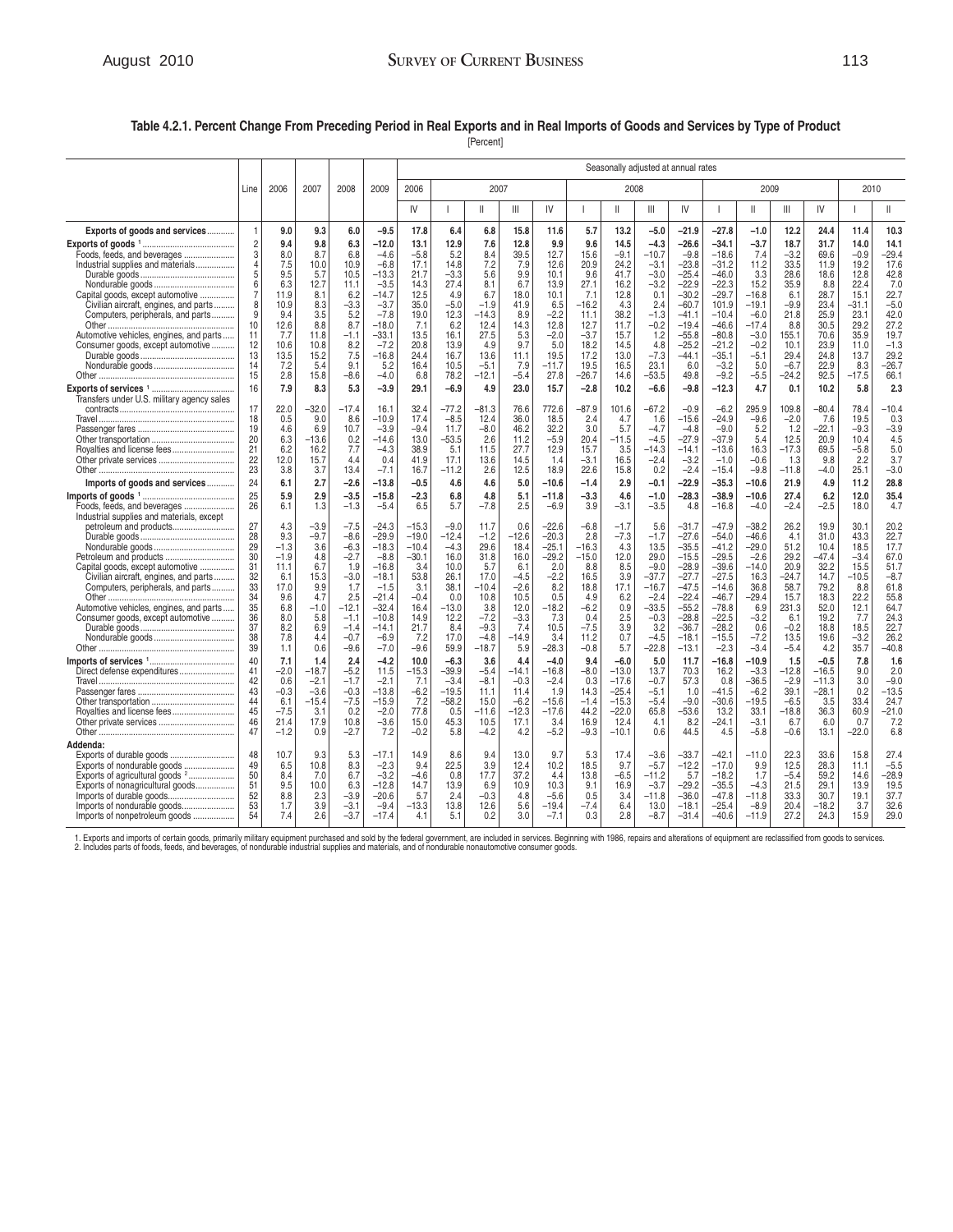**Table 4.2.2. Contributions to Percent Change in Real Exports and in Real Imports of Goods and Services by Type of Product** 

|                                                                          |                |                    |                 |                    | Seasonally adjusted at annual rates |                    |                    |                 |                 |                    |                    |                    |                    |                    |                    |                    |                 |                    |                 |                 |
|--------------------------------------------------------------------------|----------------|--------------------|-----------------|--------------------|-------------------------------------|--------------------|--------------------|-----------------|-----------------|--------------------|--------------------|--------------------|--------------------|--------------------|--------------------|--------------------|-----------------|--------------------|-----------------|-----------------|
|                                                                          | Line           | 2006               | 2007            | 2008               | 2009                                | 2006               |                    | 2007            |                 |                    |                    | 2008               |                    |                    |                    | 2009               |                 |                    | 2010            |                 |
|                                                                          |                |                    |                 |                    |                                     | IV                 |                    | $\mathbf{I}$    | $\mathbb{H}$    | IV                 |                    | $\mathbf{I}$       | Ш                  | IV                 |                    | $\mathsf{II}$      | $\mathbb{H}$    | IV                 |                 | Ш               |
| Percent change at annual rate:                                           |                |                    |                 |                    |                                     |                    |                    |                 |                 |                    |                    |                    |                    |                    |                    |                    |                 |                    |                 |                 |
| Exports of goods and services                                            | $\mathbf{1}$   | 9.0                | 9.3             | 6.0                | $-9.5$                              | 17.8               | 6.4                | 6.8             | 15.8            | 11.6               | 5.7                | 13.2               | $-5.0$             | $-21.9$            | $-27.8$            | $-1.0$             | 12.2            | 24.4               | 11.4            | 10.3            |
| Percentage points at annual rates:                                       |                |                    |                 |                    |                                     |                    |                    |                 |                 |                    |                    |                    |                    |                    |                    |                    |                 |                    |                 |                 |
|                                                                          | 2              | 6.53               | 6.79            | 4.41               | $-8.35$                             | 9.42               | 8.50               | 5.25            | 9.07            | 6.94               | 6.51               | 10.20              | $-3.09$            | $-19.14$           | $-24.15$           | -2.57              | 12.06           | 20.66              | 9.53            | 9.61            |
| Foods, feeds, and beverages                                              | 3              | 0.36               | 0.42            | 0.37               | $-0.26$                             | $-0.20$            | 0.27               | 0.36            | 1.66            | 0.51               | 0.58               | $-0.67$            | $-0.71$            | $-0.40$            | $-0.86$            | 0.53               | $-0.08$         | 3.56               | 0.00            | $-1.89$         |
| Industrial supplies and materials                                        | 4<br>5         | 1.35<br>0.63       | 1.86<br>0.40    | 2.13<br>0.71       | $-1.32$<br>$-0.89$                  | 3.13<br>1.49       | 2.49<br>$-0.21$    | 1.29<br>0.39    | 1.63<br>0.71    | 2.43<br>0.69       | 3.92<br>0.65       | 4.89<br>2.60       | $-0.63$<br>$-0.18$ | $-4.77$<br>$-1.63$ | $-5.86$<br>$-3.31$ | 1.88<br>0.22       | 5.63<br>1.60    | 2.50<br>1.23       | 3.63<br>0.82    | 3.53<br>2.49    |
|                                                                          | 6              | 0.72               | 1.47            | 1.42               | $-0.44$                             | 1.64               | 2.71               | 0.89            | 0.92            | 1.73               | 3.27               | 2.30               | $-0.45$            | $-3.15$            | $-2.55$            | 1.65               | 4.03            | 1.27               | 2.81            | 1.04            |
| Capital goods, except automotive                                         | $\overline{7}$ | 3.23               | 2.18            | 1.59               | $-3.75$                             | 3.49               | 1.32               | 1.79            | 4.63            | 2.68               | 1.86               | 3.20               | 0.09               | $-8.09$            | $-7.38$            | $-4.62$            | 1.57            | 6.71               | 3.60            | 5.11            |
| Civilian aircraft, engines, and parts                                    | 8<br>9         | 0.47<br>0.32       | 0.37            | $-0.15$            | $-0.16$                             | 1.40               | $-0.22$            | $-0.08$         | 1.64<br>0.25    | 0.30               | $-0.74$<br>0.27    | 0.18               | 0.10               | $-3.37$            | 3.30<br>$-0.23$    | $-1.05$            | $-0.48$<br>0.48 | 1.05               | $-1.56$<br>0.51 | $-0.19$<br>0.88 |
| Computers, peripherals, and parts                                        | 10             | 2.45               | 0.11<br>1.70    | 0.13<br>1.60       | $-0.18$<br>$-3.41$                  | 0.58<br>1.51       | 0.36<br>1.18       | $-0.44$<br>2.32 | 2.74            | $-0.05$<br>2.43    | 2.33               | 0.83<br>2.19       | $-0.03$<br>0.01    | $-1.12$<br>$-3.60$ | $-10.45$           | $-0.15$<br>$-3.43$ | 1.56            | 0.60<br>5.07       | 4.65            | 4.42            |
| Automotive vehicles, engines, and parts                                  | 11             | 0.57               | 0.85            | $-0.08$            | $-2.24$                             | 0.99               | 1.10               | 1.85            | 0.44            | $-0.09$            | $-0.25$            | 1.03               | 0.09               | $-4.84$            | $-7.86$            | $-0.14$            | 4.87            | 3.34               | 1.92            | 1.15            |
| Consumer goods, except automotive                                        | 12             | 0.92               | 0.94            | 0.71               | $-0.65$                             | 1.77               | 1.18               | 0.45            | 0.90            | 0.49               | 1.48               | 1.26               | 0.42               | $-2.31$            | $-1.90$            | $-0.02$            | 0.97            | 2.20               | 1.03            | $-0.07$         |
|                                                                          | 13<br>14       | 0.63<br>0.29       | 0.72<br>0.21    | 0.37<br>0.34       | $-0.85$<br>0.21                     | 1.13<br>0.64       | 0.78<br>0.40       | 0.66<br>$-0.20$ | 0.58<br>0.32    | 0.93<br>$-0.44$    | 0.82<br>0.66       | 0.67<br>0.59       | $-0.35$<br>0.78    | $-2.58$<br>0.28    | $-1.84$<br>$-0.06$ | $-0.25$<br>0.23    | 1.29<br>$-0.31$ | 1.17<br>1.03       | 0.65<br>0.38    | 1.25<br>$-1.32$ |
|                                                                          | 15             | 0.10               | 0.55            | $-0.32$            | $-0.13$                             | 0.24               | 2.14               | $-0.48$         | $-0.20$         | 0.92               | $-1.08$            | 0.48               | $-2.35$            | 1.27               | $-0.29$            | $-0.20$            | $-0.90$         | 2.35               | $-0.64$         | 1.78            |
|                                                                          | 16             | 2.43               | 2.52            | 1.59               | $-1.17$                             | 8.37               | $-2.05$            | 1.57            | 6.71            | 4.69               | $-0.79$            | 3.04               | $-1.92$            | $-2.77$            | $-3.61$            | 1.53               | 0.12            | 3.70               | 1.84            | 0.72            |
| Transfers under U.S. military agency sales                               |                |                    |                 |                    |                                     |                    |                    |                 |                 |                    |                    |                    |                    |                    |                    |                    |                 |                    |                 |                 |
|                                                                          | 17             | 0.31               | $-0.49$         | $-0.16$            | 0.12                                | 0.52               | $-1.92$            | $-1.43$         | 0.45            | 2.26               | $-2.01$            | 0.57               | $-0.79$            | 0.01               | $-0.04$            | 1.28               | 0.94            | $-1.54$            | 0.50            | $-0.10$         |
|                                                                          | 18<br>19       | 0.03<br>0.07       | 0.53<br>0.11    | 0.50<br>0.17       | $-0.65$<br>$-0.06$                  | 0.99<br>$-0.14$    | $-0.50$<br>0.16    | 0.68<br>$-0.12$ | 1.92<br>0.62    | 1.06<br>0.47       | 0.15<br>0.05       | 0.29<br>0.10       | 0.10<br>$-0.08$    | $-0.94$<br>$-0.08$ | $-1.56$<br>$-0.15$ | $-0.62$<br>0.09    | $-0.12$<br>0.02 | 0.46<br>$-0.38$    | 1.05<br>$-0.15$ | 0.02<br>$-0.06$ |
|                                                                          | 20             | 0.20               | $-0.42$         | 0.00               | $-0.35$                             | 0.41               | $-2.11$            | 0.08            | 0.28            | $-0.13$            | 0.45               | $-0.28$            | $-0.11$            | $-0.72$            | $-0.99$            | 0.11               | 0.27            | 0.46               | 0.23            | 0.10            |
|                                                                          | 21             | 0.31               | 0.78            | 0.39               | $-0.22$                             | 1.72               | 0.25               | 0.56            | 1.33            | 0.65               | 0.78               | 0.18               | $-0.75$            | $-0.71$            | $-0.71$            | 0.87               | $-1.07$         | 3.22               | $-0.34$         | 0.27            |
| Other private services                                                   | 22             | 1.48               | 1.99            | 0.58               | 0.06                                | 4.73               | 2.15               | 1.78            | 1.99            | 0.22               | $-0.39$            | 2.04               | $-0.29$            | $-0.33$            | $-0.01$            | $-0.09$            | 0.21            | 1.51               | 0.32            | 0.52            |
|                                                                          | 23             | 0.04               | 0.03            | 0.11               | $-0.07$                             | 0.15               | $-0.10$            | 0.02            | 0.11            | 0.16               | 0.18               | 0.15               | 0.00               | $-0.02$            | $-0.15$            | $-0.11$            | $-0.12$         | $-0.03$            | 0.22            | $-0.03$         |
| Percent change at annual rate:                                           |                |                    | 2.7             |                    |                                     | $-0.5$             |                    |                 |                 |                    |                    | 2.9                |                    | $-22.9$            |                    |                    | 21.9            |                    |                 | 28.8            |
| Imports of goods and services                                            | 24             | 6.1                |                 | $-2.6$             | $-13.8$                             |                    | 4.6                | 4.6             | 5.0             | $-10.6$            | $-1.4$             |                    | $-0.1$             |                    | $-35.3$            | $-10.6$            |                 | 4.9                | 11.2            |                 |
| Percentage points at annual rates:                                       | 25             | 4.98               |                 |                    |                                     | $-1.98$            | 5.55               | 3.97            | 4.27            | $-10.02$           | $-2.74$            | 3.97               | $-0.79$            |                    | $-32.53$           |                    | 21.54           | 5.04               | 9.81            |                 |
| Foods, feeds, and beverages<br>Industrial supplies and materials, except | 26             | 0.20               | 2.48<br>0.04    | $-2.98$<br>$-0.05$ | -13.15<br>$-0.20$                   | 0.21               | 0.20               | $-0.28$         | 0.08            | $-0.24$            | 0.11               | $-0.12$            | $-0.12$            | -24.83<br>0.23     | $-0.56$            | $-8.38$<br>$-0.15$ | $-0.04$         | $-0.10$            | 0.68            | 28.41<br>0.26   |
| petroleum and products                                                   | 27             | 0.56               | $-0.52$         | $-0.96$            | $-2.88$                             | $-2.15$            | $-1.11$            | 1.48            | 0.12            | $-3.00$            | $-0.86$            | $-0.23$            | 0.66               | $-4.26$            | $-6.17$            | $-4.77$            | 2.41            | 1.76               | 2.82            | 2.28            |
|                                                                          | 28             | 0.64               | $-0.72$         | $-0.57$            | $-1.82$                             | $-1.53$            | $-0.90$            | $-0.06$         | $-0.91$         | $-1.41$            | 0.15               | $-0.48$            | $-0.11$            | $-1.75$            | $-3.56$            | $-2.98$            | 0.27            | 1.28               | 1.88            | 1.27            |
|                                                                          | 29<br>30       | $-0.08$<br>$-0.25$ | 0.21<br>0.67    | $-0.38$<br>$-0.45$ | $-1.06$<br>$-1.39$                  | $-0.62$<br>$-4.74$ | $-0.21$<br>1.88    | 1.54<br>3.73    | 1.04<br>2.11    | $-1.59$<br>$-5.35$ | $-1.01$<br>$-2.97$ | 0.25<br>2.12       | 0.77<br>5.06       | $-2.51$<br>$-2.78$ | $-2.61$<br>$-3.97$ | $-1.80$<br>$-0.31$ | 2.15<br>3.80    | 0.48<br>$-9.57$    | 0.94<br>$-0.53$ | 1.01<br>8.90    |
| Capital goods, except automotive                                         | 31             | 2.04               | 1.23            | 0.33               | $-3.13$                             | 0.64               | 1.84               | 1.05            | 1.11            | 0.40               | 1.50               | 1.42               | $-1.70$            | $-5.51$            | $-7.90$            | $-2.78$            | 3.87            | 5.20               | 2.76            | 8.73            |
| Civilian aircraft, engines, and parts                                    | 32             | 0.08               | 0.20            | $-0.04$            | $-0.27$                             | 0.55               | 0.33               | 0.23            | $-0.07$         | $-0.03$            | 0.21               | 0.05               | $-0.64$            | $-0.37$            | $-0.36$            | 0.25               | $-0.43$         | 0.20               | $-0.15$         | $-0.10$         |
| Computers, peripherals, and parts                                        | 33             | 0.74               | 0.43            | 0.07               | $-0.06$                             | 0.14               | 1.52               | $-0.51$         | $-0.12$         | 0.34               | 0.70               | 0.64               | $-0.73$            | -2.21              | $-0.52$            | 1.40               | 2.37            | 2.98               | 0.45            | 2.80            |
| Automotive vehicles, engines, and parts                                  | 34<br>35       | 1.22<br>0.78       | 0.61<br>$-0.11$ | 0.31<br>$-1.27$    | $-2.80$<br>$-3.11$                  | $-0.05$<br>1.72    | $-0.01$<br>$-1.57$ | 1.33<br>0.41    | 1.29<br>1.25    | 0.09<br>$-2.10$    | 0.59<br>$-0.67$    | 0.73<br>0.05       | $-0.33$<br>$-3.71$ | $-2.92$<br>$-6.12$ | $-7.03$<br>$-9.64$ | $-4.42$<br>0.49    | 1.94<br>10.18   | 2.02<br>3.83       | 2.46<br>1.10    | 6.02<br>5.21    |
| Consumer goods, except automotive                                        | 36             | 1.59               | 1.14            | $-0.22$            | $-2.17$                             | 2.83               | 2.44               | $-1.55$         | $-0.70$         | 1.40               | $-0.01$            | 0.42               | $-0.09$            | $-5.92$            | $-4.27$            | $-0.65$            | 1.53            | 3.76               | 1.69            | 4.97            |
|                                                                          | 37             | 0.89               | 0.74            | $-0.15$            | $-1.54$                             | 2.19               | 0.94               | $-1.09$         | 0.78            | 1.10               | $-0.88$            | 0.37               | 0.30               | $-4.34$            | $-2.97$            | 0.11               | 0.09            | 1.93               | 1.94            | 2.47            |
|                                                                          | 38             | 0.71               | 0.39            | $-0.06$            | $-0.63$                             | 0.64               | 1.50               | $-0.46$         | $-1.48$         | 0.29               | 0.87               | 0.05               | $-0.39$            | $-1.58$            | $-1.29$            | $-0.77$            | 1.44            | 1.84               | $-0.26$         | 2.50            |
|                                                                          | 39             | 0.05               | 0.03            | $-0.38$            | $-0.27$                             | $-0.50$            | 1.87               | $-0.88$         | 0.30            | $-1.13$            | 0.16               | 0.32               | $-0.89$            | $-0.48$            | $-0.01$            | $-0.21$            | $-0.21$         | 0.15               | 1.30            | $-1.93$         |
| Direct defense expenditures                                              | 40<br>41       | 1.11<br>$-0.03$    | 0.22<br>$-0.27$ | 0.37<br>$-0.06$    | $-0.70$<br>0.13                     | 1.52<br>$-0.23$    | $-0.92$<br>$-0.60$ | 0.63<br>$-0.04$ | 0.71<br>$-0.17$ | $-0.60$<br>$-0.21$ | 1.32<br>$-0.11$    | $-1.04$<br>$-0.16$ | 0.67<br>0.13       | 1.98<br>0.63       | $-2.73$<br>0.23    | $-2.25$<br>$-0.05$ | 0.40<br>$-0.21$ | $-0.11$<br>$-0.27$ | 1.40<br>0.13    | 0.42<br>0.03    |
|                                                                          | 42             | 0.02               | $-0.07$         | $-0.05$            | $-0.07$                             | 0.22               | $-0.11$            | $-0.27$         | $-0.01$         | $-0.08$            | 0.01               | $-0.61$            | $-0.02$            | 1.48               | 0.03               | $-1.71$            | $-0.11$         | $-0.43$            | 0.10            | $-0.29$         |
|                                                                          | 43             | 0.00               | $-0.04$         | 0.00               | $-0.18$                             | $-0.08$            | $-0.26$            | 0.12            | 0.13            | 0.02               | 0.16               | $-0.36$            | $-0.06$            | 0.01               | $-0.63$            | $-0.09$            | 0.47            | $-0.42$            | 0.00            | $-0.17$         |
|                                                                          | 44             | 0.18               | $-0.44$         | $-0.17$            | $-0.34$                             | 0.20               | $-2.26$            | 0.33            | $-0.15$         | $-0.36$            | $-0.03$            | $-0.35$            | $-0.12$            | $-0.18$            | $-0.68$            | $-0.49$            | $-0.12$         | 0.06               | 0.59            | 0.51            |
| Royalties and license fees                                               | 45<br>46       | $-0.09$<br>1.04    | 0.03<br>1.00    | 0.00<br>0.67       | $-0.02$<br>$-0.26$                  | 0.61<br>0.79       | 0.01<br>2.28       | $-0.14$<br>0.64 | $-0.14$<br>1.02 | $-0.19$<br>0.23    | 0.35<br>0.99       | $-0.25$<br>0.75    | 0.50<br>0.25       | $-0.73$<br>0.58    | 0.15<br>$-1.87$    | 0.38<br>$-0.25$    | $-0.27$<br>0.64 | 0.39<br>0.48       | 0.64<br>0.06    | $-0.29$<br>0.59 |
|                                                                          | 47             | $-0.01$            | 0.00            | $-0.01$            | 0.03                                | 0.00               | 0.03               | $-0.02$         | 0.02            | $-0.02$            | $-0.04$            | $-0.05$            | 0.00               | 0.17               | 0.03               | $-0.03$            | 0.00            | 0.07               | $-0.13$         | 0.04            |
|                                                                          |                |                    |                 |                    |                                     |                    |                    |                 |                 |                    |                    |                    |                    |                    |                    |                    |                 |                    |                 |                 |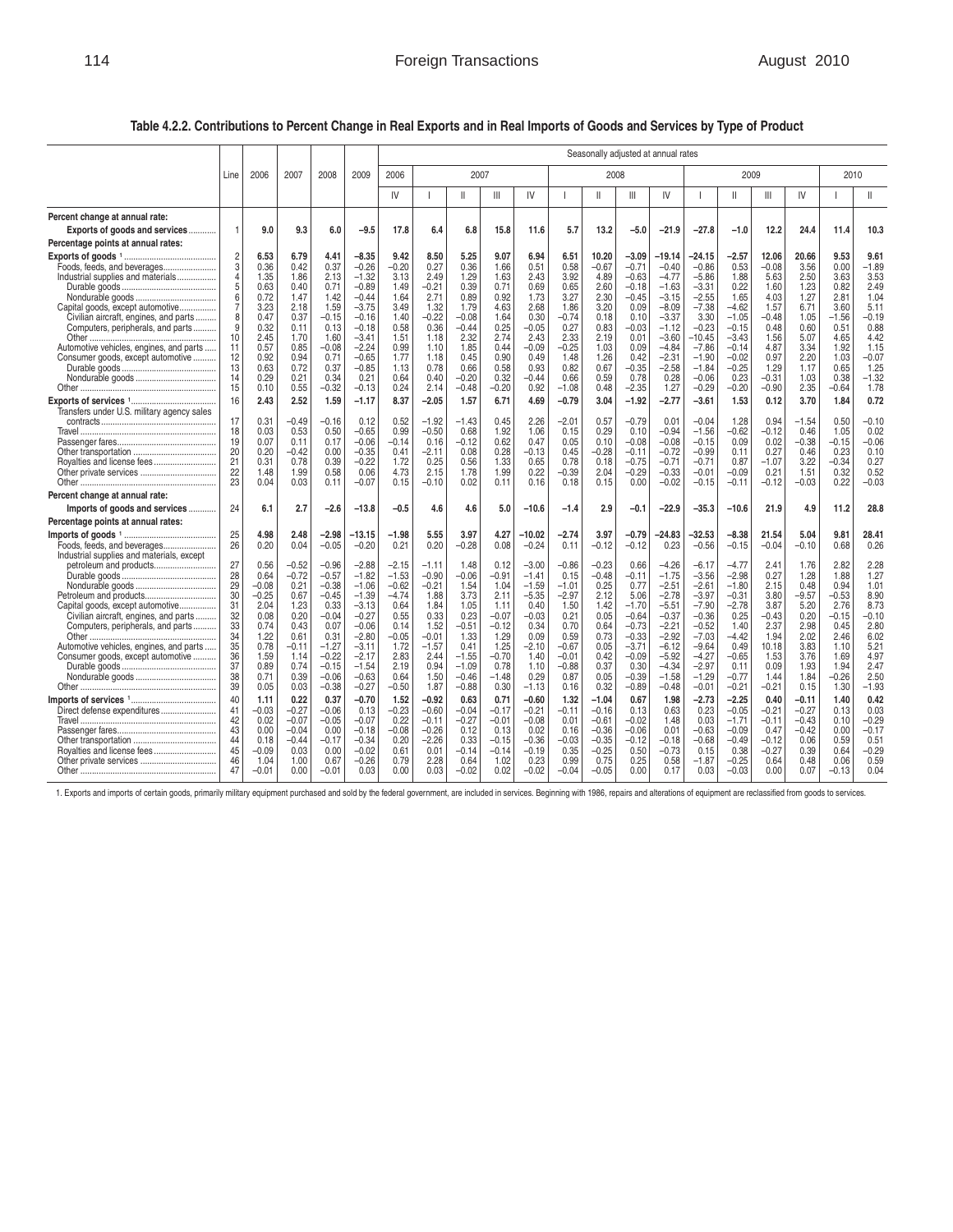## **Table 4.2.3. Real Exports and Imports of Goods and Services by Type of Product, Quantity Indexes**

[Index numbers, 2005=100]

|                                                                                                                                                                                                                                                   |                                              |                                                                                                  |                                                                                              |                                                                                    | Seasonally adjusted                                                             |                                                                                                     |                                                                                    |                                                                                               |                                                                                    |                                                                                     |                                                                                    |                                                                                    |                                                                                                   |                                                                                    |                                                                                   |                                                                                                        |                                                                                    |                                                                                   |                                                                                   |                                                                                    |
|---------------------------------------------------------------------------------------------------------------------------------------------------------------------------------------------------------------------------------------------------|----------------------------------------------|--------------------------------------------------------------------------------------------------|----------------------------------------------------------------------------------------------|------------------------------------------------------------------------------------|---------------------------------------------------------------------------------|-----------------------------------------------------------------------------------------------------|------------------------------------------------------------------------------------|-----------------------------------------------------------------------------------------------|------------------------------------------------------------------------------------|-------------------------------------------------------------------------------------|------------------------------------------------------------------------------------|------------------------------------------------------------------------------------|---------------------------------------------------------------------------------------------------|------------------------------------------------------------------------------------|-----------------------------------------------------------------------------------|--------------------------------------------------------------------------------------------------------|------------------------------------------------------------------------------------|-----------------------------------------------------------------------------------|-----------------------------------------------------------------------------------|------------------------------------------------------------------------------------|
|                                                                                                                                                                                                                                                   | Line                                         | 2006                                                                                             | 2007                                                                                         | 2008                                                                               | 2009                                                                            | 2006                                                                                                |                                                                                    |                                                                                               | 2007                                                                               |                                                                                     |                                                                                    |                                                                                    | 2008                                                                                              |                                                                                    |                                                                                   |                                                                                                        | 2009                                                                               |                                                                                   |                                                                                   | 2010                                                                               |
|                                                                                                                                                                                                                                                   |                                              |                                                                                                  |                                                                                              |                                                                                    |                                                                                 | IV                                                                                                  |                                                                                    | Ш                                                                                             | Ш                                                                                  | IV                                                                                  |                                                                                    | Ш                                                                                  | Ш                                                                                                 | IV                                                                                 |                                                                                   | Ш                                                                                                      | Ш                                                                                  | IV                                                                                |                                                                                   |                                                                                    |
| <b>Exports of goods and services</b>                                                                                                                                                                                                              |                                              | 108.962                                                                                          | 119.106                                                                                      | 126.255                                                                            | 114.228                                                                         | 112.882                                                                                             | 114.659                                                                            | 116.567                                                                                       | 120.914                                                                            | 124.286                                                                             | 126.025                                                                            | 130.003                                                                            | 128.343                                                                                           | 120.649                                                                            | 111.229                                                                           | 110.941                                                                                                | 114.174                                                                            | 120.569                                                                           | 123.858                                                                           | 126.941                                                                            |
| Exports of goods 1<br>Foods, feeds, and beverages<br>Industrial supplies and materials<br>Durable goods<br>Nondurable goods<br>Capital goods, except automotive<br>Civilian aircraft, engines, and                                                | $\overline{c}$<br>3<br>4<br>5<br>6<br>7      | 109.416<br>107.954<br>106.346<br>111.911                                                         | 120.087<br>117.344<br>107.514 118.318<br>109.527 115.738<br>119.851<br>120.965               | 127.649<br>125.356<br>128.510 109.611                                              | 112,377<br>119.593<br>133.159 128.530                                           | 112.488<br>108.477<br>131.222 122.237 110.886<br>127.917   110.948   113.465<br>109.364<br>114.912  | 115.940<br>109.870<br>114.789<br>112.516<br>116.185<br>116.297                     | 118.095<br>112.107<br>116.806<br>114.051<br>118.457<br>118.193                                | 121.704<br>121.846<br>119.042<br>116.767<br>120.385<br>123.179                     | 124.609<br>125.554<br>122.633<br>119.616<br>124.377<br>126.191                      | 127.500<br>130.197<br>128.588<br>122.400<br>132.073<br>128.377                     | 131.899<br>127.142<br>135.758<br>133.540<br>137.129<br>132.308                     | 130.445<br>123.608<br>134,687<br>136.006<br>132.357                                               | 120.753<br>120.477<br>132.535 123.193<br>127.427                                   | 119.639<br>120.998 110.808                                                        | 108.793 107.760<br>114.431 116.505<br>125.855 114.614 117.699<br>105.603 106.476<br>123.960<br>105.838 | 112.474<br>115.558<br>126.511<br>113.383<br>133.831<br>107.406                     | 120.484<br>131.879<br>130.126<br>118.330<br>136.690<br>114.390                    | 124.495<br>131.570<br>135.959<br>121.957<br>143.763<br>118.484                    | 128,666<br>120.600<br>141.578<br>133.327<br>146.229<br>124.699                     |
| Computers, peripherals, and parts<br>Automotive vehicles, engines, and                                                                                                                                                                            | 8<br>9                                       | 110.852<br>109.416                                                                               | 120.076<br>113.280<br>10   112.574   122.432                                                 | 116.078<br>119.162                                                                 | 111.788<br>109.844                                                              | 116.255<br>112.202<br>133.036   109.055   115.088                                                   | 114.780<br>115.514<br>116.840                                                      | 114.224<br>111.148<br>120.299                                                                 | 124.664<br>113.539<br>124.394                                                      | 126.635<br>112.920<br>128.194                                                       | 121.169<br>115.921<br>132.075                                                      | 122.440<br>125.681                                                                 | 123.178<br>125.276<br>135.771   135.712                                                           | 97.525<br>109.769<br>128.587                                                       | 116.252<br>106.788<br>109.934                                                     | 110.254<br>105.143<br>104.813                                                                          | 107.424<br>110.449<br>107.052                                                      | 113.223<br>116.994<br>114.421                                                     | 103.159<br>123.237<br>121.979 129.529                                             | 101.855<br>134.527                                                                 |
| Consumer goods, except automotive<br>Durable goods<br>Nondurable goods<br>Exports of services 1                                                                                                                                                   | 13 <sup>1</sup><br>15<br>16                  | 11 107.687<br>12 110.556<br>113.455<br>102.815<br>107.935                                        | 120.353<br>122.448<br>130.645<br>14   107.185   113.004<br>119.090<br>116.885                | 119.084<br>132.475<br>140.481<br>123.231<br>108.907<br>123.095                     | 79.703<br>122.962<br>104.532                                                    | 110.154<br>115.736<br>116.895 119.700<br>129.674 111.121<br>104.683<br>118.303 113.773              | 114.350<br>119.563<br>124.415<br>113.917<br>120.954<br>111.753                     | 121.512<br>121.014<br>128.438<br>112.433<br>117.119<br>113.108                                | 123.078<br>123.844<br>131.861<br>114.587<br>115.490<br>119.127                     | 122.473<br>125.370<br>137.867<br>111.080<br>122.798<br>123.554                      | 121.338<br>130.710<br>143.448<br>116.146<br>113.626<br>122.674                     | 125.850<br>135.200<br>147.890<br>120.675<br>117.564<br>125.697                     | 126.241<br>136.784<br>145.110 125.477<br>127.122<br>97.062<br>123.586                             | 102.905<br>127.205<br>128.981<br>107.374                                           | 68.121<br>119.857<br>112.618<br>127.938<br>104.805<br>120.424 116.551             | 67.605<br>119.807<br>111.143<br>129.493<br>103.324<br>117.905                                          | 85.438<br>122.721<br>118.537<br>127.272<br>96.421<br>117.933                       | 97.647<br>129.465<br>125.284<br>133.993<br>113.577<br>120.822                     | 105.426<br>132.889<br>129.359<br>136.693<br>108.241<br>122.533                    | 110.271<br>132.459<br>137.903<br>126.498<br>122.878<br>123.229                     |
| Transfers under U.S. military agency<br>sales contracts<br>Passenger fares<br>Other transportation<br>Royalties and license fees<br>Other private services                                                                                        | 21<br>22<br>23<br>24                         | 17 121.974<br>18 100.490<br>19 104.616<br>20 106.253<br>106.237<br>112.027<br>103.784<br>106.086 | 82.982<br>109.526<br>111.815<br>91.813<br>123.497<br>129.623<br>107.579<br>108.951           | 68.519<br>118.892<br>123.727<br>91.987<br>132.947<br>135.327<br>121.982<br>106.113 | 79.562<br>105.933<br>118.913<br>135.924<br>113.285<br>91.418                    | 129.193<br>104.121<br>103.317<br>78.584 109.586<br>127.266 114.911<br>119.450<br>107.450<br>106.917 | 89.242<br>101.842<br>106.203<br>90.494<br>116.346<br>124.267<br>104.308<br>108.133 | 58.705<br>104.865<br>104.021<br>91.087<br>119.554<br>128.305<br>104.977<br>109.354            | 67.672<br>113.244<br>114.381<br>93.544<br>127.083<br>132.731<br>108.123<br>110.690 | 116.309<br>118.152<br>122.655<br>92.127<br>131.007<br>133.187<br>112.908<br>107.624 | 68.642<br>118.866<br>123.567<br>96.511<br>135.884<br>132.159<br>118.809<br>107.240 | 81.791<br>120.246<br>125.290<br>93.608<br>137.053<br>137.307<br>123.244<br>108.019 | 61.894<br>120.731<br>123,778<br>92.547<br>131.885<br>136.472<br>123.302<br>107.988                | 61.747<br>115.726<br>122.271<br>85.283<br>126.966<br>135.370<br>122.571<br>101.204 | 60.763<br>107.735<br>119.432<br>75.722<br>122.418<br>135.045<br>117.565<br>90.780 | 85.713<br>105.049<br>120.951<br>76.727<br>127.127<br>134.858<br>114.588<br>88.266                      | 103.162<br>104.512<br>121.307<br>79.021<br>121.213<br>135.293<br>111.061<br>92.752 | 68.607<br>106.436<br>113.963<br>82.866<br>138.305<br>138.502<br>109.926<br>93.874 | 79.290<br>111.275<br>111.207<br>84.948<br>136.244<br>139.253<br>116.267<br>96.401 | 77.137<br>111.364<br>110.105<br>85.879<br>137.917<br>140.509<br>115.374<br>102.703 |
| Imports of goods and services<br>Imports of goods 1<br>Foods, feeds, and beverages                                                                                                                                                                | 25<br>26                                     | 105.904<br>106.058                                                                               | 109.028<br>107.412                                                                           | 105.189<br>105.988                                                                 | 88.615<br>100.247                                                               | 106.476<br>107.699                                                                                  | 108.250<br>109.205                                                                 | 109.518<br>107.005                                                                            | 110.886<br>107.675                                                                 | 107.458<br>105.763                                                                  | 106.567<br>106.779                                                                 | 107.780<br>105.935                                                                 | 107.501<br>105.003                                                                                | 98,908<br>106.233                                                                  | 87.429<br>101.473                                                                 | 85,015<br>100.455                                                                                      | 90.324<br>99.850                                                                   | 91.691<br>99.211                                                                  | 94.321<br>103.392                                                                 | 101.749<br>104.595                                                                 |
| Industrial supplies and materials,<br>except petroleum and products<br>Durable goods<br>Nondurable goods<br>Petroleum and products<br>Capital goods, except automotive<br>Civilian aircraft, engines, and                                         | 27<br>28<br>29<br>30<br>31                   | 104.272<br>109.345<br>98.714<br>98.119<br>111.114                                                | 100.185<br>98.714<br>102.279<br>102.844<br>118.542                                           | 92.676<br>90.226<br>95.859<br>100.078<br>120.750                                   | 70.179<br>63.205<br>78.304<br>91.277<br>100.488                                 | 101.990<br>105.417<br>98.112<br>94.300<br>113.577                                                   | 99.607<br>01.987<br>97.047<br>97.860<br>116.310                                    | 102.398<br>101.683<br>103.550<br>104.859<br>117.928                                           | 102.545<br>98.311<br>108.017<br>108.828<br>119.674                                 | 96.191<br>92.875<br>100.501<br>99.829<br>120.254                                    | 94.508<br>93.508<br>96.135<br>95.857<br>122.824                                    | 94.101<br>91.758<br>97.155<br>98.609<br>125.341                                    | 95.382<br>91.359<br>100.280<br>105.093<br>122.422                                                 | 86.715<br>84.280<br>89.868<br>100.755<br>112.412                                   | 73.675<br>69.426<br>78.708<br>92.322<br>99.099                                    | 65.332<br>59.337<br>72.255<br>91.717<br>95.441                                                         | 69.245<br>59.939<br>80.120<br>97.787<br>100.084                                    | 72.464<br>64.120<br>82.132<br>83.281<br>107.326                                   | 77.388<br>70.158<br>85.692<br>82.572<br>111.259                                   | 81.026<br>73.832<br>89.258<br>93.863<br>123.469                                    |
| Computers, peripherals, and parts<br>Automotive vehicles, engines, and                                                                                                                                                                            | 32<br>33<br>34                               | 106.071<br>116.978<br>109.611                                                                    | 122.287<br>128.609<br>114.792                                                                | 118.600<br>130.847<br>117.620                                                      | 97.152<br>128.862<br>92.488                                                     | 112.828<br>120.892<br>111.169                                                                       | 19.567<br>131.048<br>111.158                                                       | 124.366<br>127.504<br>114.043                                                                 | 122.944<br>126.677<br>116.915                                                      | 122.269<br>129.207<br>117.051                                                       | 127.036<br>134.884<br>118,466                                                      | 128.270<br>140.327<br>120.270                                                      | 113.980<br>134.071<br>119.543                                                                     | 105.113<br>114.107<br>112.200                                                      | 96.983<br>109.686<br>95.879                                                       | 100.715<br>118.615<br>87.883                                                                           | 93.822<br>33.124<br>91.138                                                         | 97.089<br>154.025<br>95.050                                                       | 94.422<br>157.304<br>99.934                                                       | 92.308<br>177.406<br>111.649                                                       |
| Consumer goods, except automotive<br>Durable goods<br>Nondurable goods                                                                                                                                                                            | 35<br>36<br>37<br>38<br>39                   | 106.764<br>107.998<br>108.168<br>107.795<br>101.101                                              | 105.712<br>114.223<br>115.635<br>112.531<br>101.732                                          | 92.873<br>112.955<br>113.987<br>111.714<br>91.947                                  | 62.815<br>100.742<br>103.984<br>85.500                                          | 108.495<br>112.529<br>97.959 113.653<br>111.171<br>95.259                                           | 104.794<br>115.815<br>115.968<br>115.621<br>107.124                                | 105.766<br>113.659<br>113.184<br>114.216<br>101.706                                           | 108.814<br>112.706<br>115.232<br>109.685<br>103.165                                | 103.473<br>114.712<br>118.156<br>110.601<br>94.931                                  | 101.836<br>114.828<br>115.866<br>113.577<br>94.741                                 | 102.059<br>115.526<br>116.987<br>113.779<br>96.064                                 | 92.171<br>115.432<br>117.913<br>112.481<br>90.039                                                 | 75.427<br>106.034<br>105.184<br>107.018<br>86.942                                  | 51.154<br>99.491<br>96.816<br>102.604<br>86.441                                   | 52.015<br>98.690<br>96.957<br>100.708<br>85.686                                                        | 70.173<br>100.151<br>96.901<br>103.938<br>84.500                                   | 77.916<br>104.637<br>101.163<br>108.685<br>85.374                                 | 80.166<br>106.588<br>105.539<br>107.815<br>92.138                                 | 90.817<br>112.542<br>111.066<br>114.263<br>80.811                                  |
| Imports of services 1<br>Direct defense expenditures<br>Passenger fares<br>Other transportation<br>Royalties and license fees<br>Other private services                                                                                           | 40<br>41<br>42<br>43<br>44<br>45<br>46<br>47 | 107.059<br>98.038<br>100.578<br>99.679<br>106.070<br>92.456<br>121.424<br>98.768                 | 108.539<br>79.681<br>98.504<br>96.115<br>89.705<br>95.315<br>143.157<br>99.651               | 111.167<br>75.560<br>96.828<br>95.783<br>82.961<br>95.462<br>158.667<br>96.944     | 106.461<br>84.230<br>94.753<br>82.595<br>69.772<br>93.572<br>153.013<br>103.894 | 109.276<br>94.184<br>101.130<br>98.002<br>110.705<br>100.145<br>125.150<br>98.857                   | 07.509<br>82.940<br>00.258<br>92.843<br>89.003<br>100.269<br>137.399<br>100.267    | 108.471<br>81.800<br>98.164<br>95.317<br>92.170<br>97.236<br>140.885<br>99.207                | 109.642<br>78.759<br>98.098<br>97.921<br>90.706<br>94.094<br>146.563<br>100.232    | 108.535<br>75.225<br>97.496<br>98.379<br>86.942<br>89.660<br>147.780<br>98.898      | 111.006<br>73.670<br>97.577<br>101.726<br>86.645<br>98.253<br>153.657<br>96.515    | 109.302<br>71.153<br>92.968<br>94.543<br>83.123<br>92.338<br>158.211<br>93.967     | 110.634<br>73.476<br>92.816<br>93.312<br>81.988<br>104.777<br>159.818<br>94.110                   | 113.727<br>83.941<br>103.950<br>93.550<br>80.088<br>86.478<br>162.982<br>103.184   | 108.622<br>87.156<br>104.156<br>81.832<br>73.094<br>89.202<br>152.129<br>104.330  | 105.533<br>86.426<br>92.978<br>80.540<br>69.245<br>95.820<br>150.923<br>102.788                        | 105.915<br>83.515<br>92.304<br>87.472<br>68.083<br>90.971<br>153.383<br>102.622    | 105.772<br>79.822<br>89.575<br>80.538<br>68.666<br>98.297<br>155.617<br>105.837   | 107.766<br>81.555<br>90.241<br>80.588<br>73.800<br>110.710<br>155.877<br>99.454   | 108.186<br>81.959<br>88.134<br>77.727<br>77.992<br>104.388<br>158.600<br>101.096   |
| Addenda:<br>Exports of durable goods<br>Exports of nondurable goods<br>Exports of agricultural goods <sup>2</sup><br>Exports of nonagricultural goods<br>Imports of durable goods<br>Imports of nondurable goods<br>Imports of nonpetroleum goods | 48<br>49<br>51<br>52<br>53<br>54             | 110.728<br>106.541<br>109.491<br>108.774<br>101.744                                              | 121.006<br>118.017<br>50 108.443 116.025<br>120.421<br>111.281<br>105.705<br>107.388 110.158 | 127.390<br>127.773<br>123.782<br>127.962<br>106.968<br>102.462<br>106.056          | 105.658<br>124.782<br>119.801<br>111.564<br>84.904<br>92.827                    | 114.064<br>109.062<br>107.505<br>112.891<br>110.427<br>100.732<br>87.632 108.849                    | 116.451<br>114.739<br>107.719<br>116.637<br>111.080<br>104.045                     | 119.100<br>115.844<br>112.204<br>118.600<br>111.000<br>107.185<br>110.216   110.275   111.091 | 122.794<br>119.269<br>121.435<br>121.706<br>112.319<br>108.649                     | 125.680<br>122.214<br>122.744<br>124.739<br>110.726<br>102.939<br>109.050 109.134   | 127.299<br>127.510<br>126.778<br>127.483<br>110.863<br>100.972                     | 132.513<br>130.496<br>124.650<br>111.792<br>102.561                                | 131.290<br>128.607<br>121.008 122.693<br>132.567 131.330<br>108.329<br>105.740<br>109.891 107.432 | 118.459<br>124.480<br>120.468<br>96.888<br>100.576<br>97.766                       | 116.681<br>107.942<br>82.356<br>93.457<br>85.827                                  | 103.313 100.341<br>118.818 121.656<br>117.180<br>106.752<br>79.806<br>91.294<br>83.159                 | 105.523<br>125.302<br>115.550<br>112.086<br>85.757<br>95.624<br>88.308             | 113.456<br>133.351<br>129.793<br>119.476<br>91.699<br>90.934<br>93.235            | 117.690<br>136.892<br>134.290<br>123.437<br>95.804<br>91.754<br>96.736            | 125.032<br>134.979<br>123.312<br>129.049<br>103.773<br>98.461<br>103.091           |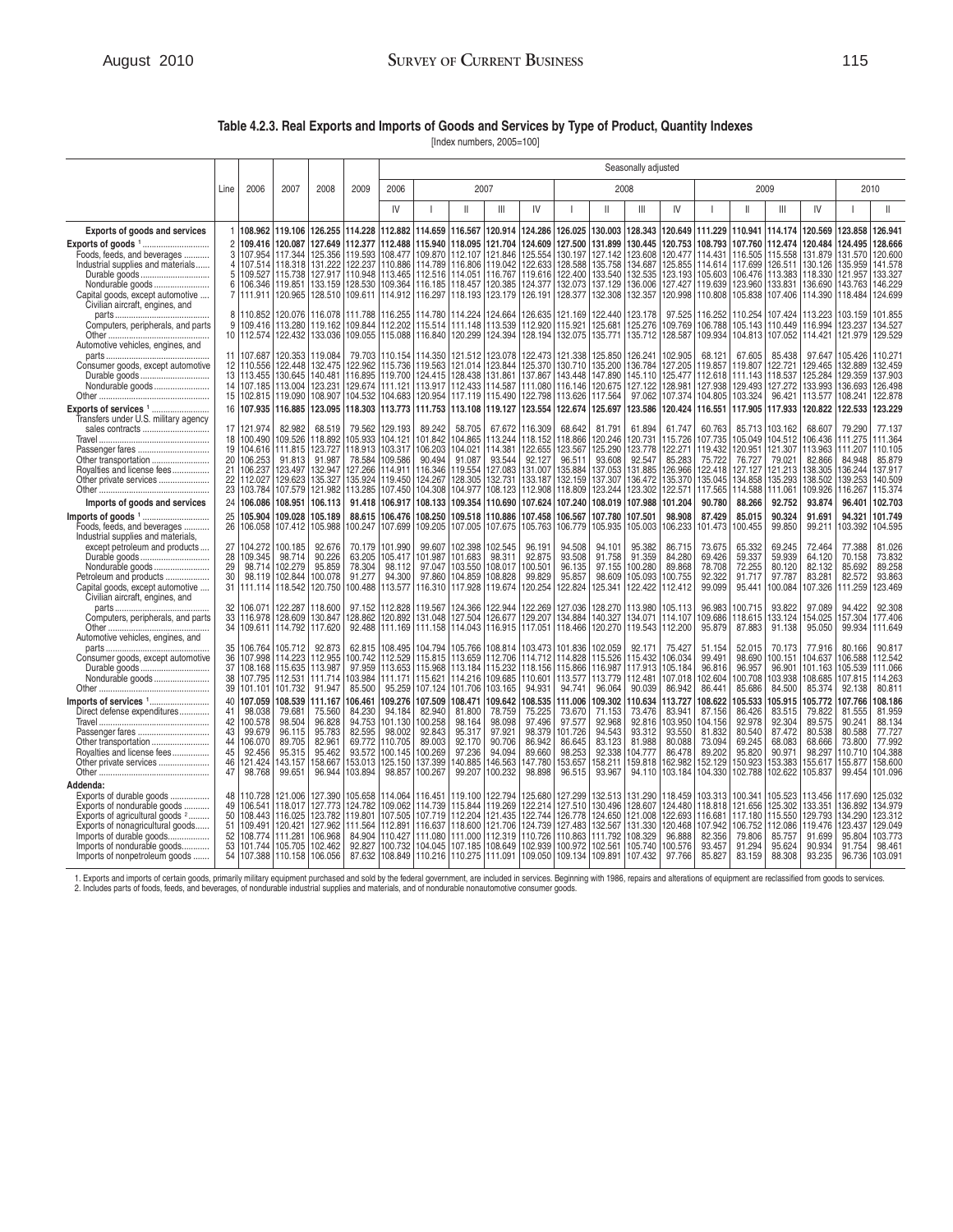## **Table 4.2.4. Price Indexes for Exports and Imports of Goods and Services by Type of Product**

[Index numbers, 2005=100]

|                                                                                                                                                                                                                                                   |                                              |                                                                           |                                                                        |                                                                                                                                                                                                                            | Seasonally adjusted                                   |                                                               |                                                                                                                      |                                                                                      |                                                                                      |                                                                                     |                                                                                              |                                                                                      |                               |                                                                                                                                           |                                                                                                                             |                                                                                             |                                                                           |                                                                                             |                                                                                                                                            |                                                                           |
|---------------------------------------------------------------------------------------------------------------------------------------------------------------------------------------------------------------------------------------------------|----------------------------------------------|---------------------------------------------------------------------------|------------------------------------------------------------------------|----------------------------------------------------------------------------------------------------------------------------------------------------------------------------------------------------------------------------|-------------------------------------------------------|---------------------------------------------------------------|----------------------------------------------------------------------------------------------------------------------|--------------------------------------------------------------------------------------|--------------------------------------------------------------------------------------|-------------------------------------------------------------------------------------|----------------------------------------------------------------------------------------------|--------------------------------------------------------------------------------------|-------------------------------|-------------------------------------------------------------------------------------------------------------------------------------------|-----------------------------------------------------------------------------------------------------------------------------|---------------------------------------------------------------------------------------------|---------------------------------------------------------------------------|---------------------------------------------------------------------------------------------|--------------------------------------------------------------------------------------------------------------------------------------------|---------------------------------------------------------------------------|
|                                                                                                                                                                                                                                                   | Line                                         | 2006                                                                      | 2007                                                                   | 2008                                                                                                                                                                                                                       | 2009                                                  | 2006                                                          |                                                                                                                      |                                                                                      | 2007                                                                                 |                                                                                     |                                                                                              |                                                                                      | 2008                          |                                                                                                                                           |                                                                                                                             |                                                                                             | 2009                                                                      |                                                                                             |                                                                                                                                            | 2010                                                                      |
|                                                                                                                                                                                                                                                   |                                              |                                                                           |                                                                        |                                                                                                                                                                                                                            |                                                       | IV                                                            |                                                                                                                      | Ш                                                                                    | Ш                                                                                    | IV                                                                                  |                                                                                              | $\mathbf{I}$                                                                         | Ш                             | IV                                                                                                                                        |                                                                                                                             | $\mathbf{I}$                                                                                | Ш                                                                         | IV                                                                                          |                                                                                                                                            |                                                                           |
| <b>Exports of goods and services</b>                                                                                                                                                                                                              | 1                                            | 103.447                                                                   |                                                                        | 106.902 111.874                                                                                                                                                                                                            | 105,877                                               | 104.438                                                       | 105.319                                                                                                              | 106.465                                                                              | 107.154                                                                              | 108.672                                                                             | 110.719                                                                                      | 113.553                                                                              | 115.137                       | 108.089                                                                                                                                   | 104.841                                                                                                                     | 105.031                                                                                     | 106.212                                                                   | 107.424                                                                                     | 108.771                                                                                                                                    | 110.111                                                                   |
| Foods, feeds, and beverages<br>Industrial supplies and materials<br>Durable goods<br>Nondurable goods<br>Capital goods, except automotive<br>Civilian aircraft, engines, and                                                                      | $\overline{c}$<br>3<br>4<br>5<br>6<br>7      | 103.328<br>103.644<br>112.569 119.772<br>107.391<br>100.725               | 106.796<br>121.802<br>109.279 117.468<br>116.137<br>99.873             | 111.970 104.403<br>146.607 133.190<br>129.602 105.615<br>99.358                                                                                                                                                            | 122.364 105.465<br>133.469 105.764<br>99.386          | 104.548<br>109.105<br>101.385                                 | 105.238<br>115.204<br>110.933 112.341<br>116.673 117.740<br>107.643 109.290<br>100.851                               | 106.403<br>116.998<br>120.534<br>114.838<br>100.142                                  | 106.974<br>122.748<br>116.900 118.328<br>119.274<br>117.753<br>99.524                | 108.568<br>132.259<br>122.303<br>121.539<br>122.668<br>98.977                       | 110,843<br>143.974<br>127.122<br>124.375<br>128.547<br>98.999                                | 114.324<br>153.208<br>136.239<br>127.457<br>140.922<br>99.480                        | 99.637                        | 115,832 106,880<br>156.416 132.831<br>140.610 114.439<br>128.527 109.096<br>147.130 117.278<br>99.317                                     | 102.983<br>130.260<br>101.550<br>102.256<br>101.252<br>99.163                                                               | 103.664<br>136.008<br>102.920<br>101.912<br>103.484<br>99.244                               | 104.892<br>133.995<br>106.860<br>106.008<br>107.362<br>99.545             | 106.072<br>132.498<br>111.130<br>111.684<br>110.960<br>99.593                               | 107.565<br>133.688<br>115.679<br>114.959<br>116.130<br>99.741                                                                              | 109,008<br>132.332<br>121.102<br>117.635<br>122.918<br>99.522             |
| Computers, peripherals, and parts<br>Automotive vehicles, engines, and                                                                                                                                                                            | 8<br>9<br>10                                 | 104.115<br>95.498<br>100.908                                              | 108.808<br>88.296<br>99.938                                            | 114.065<br>80.900<br>99.373                                                                                                                                                                                                | 119.652<br>75.405<br>99.185                           | 105.651<br>94.203<br>101.707                                  | 107.098<br>90.989<br>101.194                                                                                         | 107.910<br>88.246<br>100.505                                                         | 109.458<br>87.289<br>99.487                                                          | 110.766<br>86.658<br>98.564                                                         | 111.385<br>84.099<br>98.887                                                                  | 112.929<br>81.909<br>99.594                                                          | 14.784<br>79.738<br>99.796    | 117.164<br>77.854<br>99.216                                                                                                               | 119.406<br>75.898<br>98.858                                                                                                 | 119.124<br>75.163<br>99.149                                                                 | 119.505<br>74.725<br>99.554                                               | 120.575<br>75.836<br>99.181                                                                 | 121.580<br>74.195<br>99.480                                                                                                                | 122.043<br>74.308<br>99.083                                               |
| Consumer goods, except automotive<br>Durable goods<br>Nondurable goods<br>Exports of services 1                                                                                                                                                   | 11<br>12<br>13<br>14<br>15<br>16             | 101.219<br>100.930<br>101.694<br>103.921<br>103.718                       | 102.388<br>101.277 103.409<br>101.979<br>105.225<br>108.365<br>107.146 | 103.993 104.740<br>107.679 107.311<br>114.800 107.180<br>111.643 109.172                                                                                                                                                   | 103.639 104.184<br>105.611 105.846                    | 101.686<br>105.296<br>104.186                                 | 102.073<br>101.797 102.518<br>101.373 101.544<br>102.316 103.742<br>106.256<br>105.499                               | 102.289<br>103.291<br>102.033<br>104.883<br>107.873<br>106.598                       | 102.432<br>103.630<br>102.006<br>105.699<br>108.715<br>107.567                       | 102.757<br>104.196<br>102.332<br>106.577<br>110.616<br>108.921                      | 103.092<br>104.922<br>103.089<br>107.220<br>113.291<br>110.456                               | 103.507<br>105.784<br>103.456<br>108.779<br>117.218<br>111.756                       | 103.771<br>119.067<br>113.501 | 104.185<br>106.104 105.635<br>104.396 105.030<br>108.255 106.463<br>109.623<br>110.860                                                    | 104.280<br>105.699<br>104.691<br>107.011<br>105.563<br>108.981                                                              | 104.163<br>105.139<br>104.186<br>106.430<br>106.341<br>108.105                              | 104.035<br>106.170<br>105.158<br>107.551<br>107.742<br>109.164            | 104.256<br>106.377<br>104.924<br>108.251<br>109.075<br>110.437                              | 104.667<br>106.350<br>103.046<br>110.257<br>110.798 112.404<br>111.451                                                                     | 104.528<br>106.790<br>103.262<br>110.962<br>112.545                       |
| Transfers under U.S. military agency<br>sales contracts<br>Passenger fares<br>Other transportation<br>Royalties and license fees<br>Other private services                                                                                        | 17<br>18<br>19<br>20<br>21<br>22<br>23<br>24 | 103.053<br>104.366<br>100.447<br>105.387<br>103.753<br>101.858<br>104.144 | 105.322<br>107.531                                                     | 104.974   107.429   108.405<br>108.154 113.083 108.384<br>109.377 121.040 105.968<br>106.367   115.118   109.143<br>103.386   106.357   109.708   109.566<br>107.218 110.316 109.554<br>112.727 112.687<br>118,685 105,987 |                                                       | 103.604<br>104.037<br>104.136<br>103.889                      | 104.253<br>105.424<br>102.416 104.106<br>104.387 105.103<br>104.066 105.185<br>104.483 106.152<br>102.275<br>104.892 | 104.846<br>107.654<br>110.067<br>105.425<br>106.009<br>106.432<br>104.374<br>105.936 | 105.306<br>108.865<br>109.070<br>106.337<br>106.543<br>107.618<br>106.739<br>106.671 | 105.492<br>110.269<br>113.641<br>107.534<br>108.670<br>107.900<br>112.623           | 106.193<br>112.055<br>116.569<br>108.602 111.306<br>108.583<br>110.006<br>109.503<br>117.728 | 107.116<br>113.937<br>121.239<br>114.569<br>110.149<br>113.920<br>122.345            | 111.247 109.861               | 108.172 108.234<br>116.213 109.986<br>127.220 119.100<br>118.559 116.041<br>109.784 110.882 109.611<br>112.978 114.506<br>122.999 111.669 | 108.157<br>107.260<br>112.364<br>110.682<br>109.106 109.271<br>108.882<br>111.615<br>103.127                                | 108.236<br>107.093<br>103.051<br>107.958<br>108.400<br>112.384<br>103.719                   | 108.461<br>109.070<br>102.182<br>108.335<br>109.847<br>111.631<br>105.879 | 108.764<br>110.122<br>106.391<br>109.597<br>111.088<br>111.222                              | 109.264<br>110.685<br>116.367<br>111.011<br>109.647   110.173   110.651   111.039<br>111.354<br>115.119 118.642 119.711<br>114.514 112.495 | 109.604<br>111.177<br>126,609<br>112.612<br>111.994                       |
| Imports of goods and services<br>Foods, feeds, and beverages<br>Industrial supplies and materials,                                                                                                                                                | 25<br>26                                     | 104.207<br>103.764                                                        | 107.489                                                                | 119,603 104,908<br>111.679 123.313 119.547                                                                                                                                                                                 |                                                       | 103.779                                                       | 104.833<br>106.042 108.040                                                                                           | 105.747<br>110.147                                                                   | 106.301<br>112.782                                                                   | 113.076                                                                             | 118,848<br>115.748 119.311                                                                   | 123.676                                                                              | 124.208                       | 111.679<br>124.815   127.470   121.657                                                                                                    | 101.900<br>118.855 119.187                                                                                                  | 102.403                                                                                     | 104.680<br>118.847                                                        | 110.650<br>121.299                                                                          | 114.497<br>125.014 128.703                                                                                                                 | 111.809                                                                   |
| except petroleum and products<br>Nondurable goods<br>Petroleum and products<br>Capital goods, except automotive<br>Civilian aircraft, engines, and                                                                                                | 27<br>28<br>29<br>30<br>31                   | 105.043<br>109.641<br>99.981<br>122.383<br>99.267                         | 110.930<br>103.131<br>134.192<br>98.824                                | 128.383 104.555<br>118.058 130.449 109.987<br>125.518<br>189.493 116.302<br>99.018                                                                                                                                         | 98.862<br>96.638                                      | 106.530<br>98.930<br>115.223<br>99.428                        | 108.231<br>113.500 113.875<br>102.018<br>120.513<br>99.144                                                           | 111.044<br>118.036<br>103.356<br>123.986<br>98.727                                   | 110.179<br>119.904<br>99.808<br>126.228<br>98.849                                    | 114.267<br>120.418<br>107.343<br>167.004<br>98.577                                  | 122.216<br>124.151<br>119.529<br>195.966<br>98.337                                           | 133.468<br>136.332<br>129.841<br>210.918<br>99.561                                   | 136.538<br>209.000<br>99.575  | 121.309<br>139.622 121.693<br>132.655 120.046<br>142.021<br>98.598                                                                        | 106.638<br>106.712<br>105.627<br>95.197<br>97.196                                                                           | 101.193<br>104.701<br>97.078<br>104.070<br>96.539                                           | 101.763<br>111.226<br>92.697<br>117.777<br>96.516                         | 108.628<br>117.310<br>100.046<br>151.436<br>96.302                                          | 115.671<br>122.633<br>108.436<br>172.189<br>96.167                                                                                         | 116.689<br>128,283<br>105.455<br>150.025<br>95.830                        |
| Computers, peripherals, and parts<br>Automotive vehicles, engines, and                                                                                                                                                                            | 32<br>33<br>34                               | 103.920<br>92.849<br>101.182                                              | 109.264<br>87.628<br>102.023                                           | 115.956<br>82.621<br>103.623                                                                                                                                                                                               | 122.356<br>78.061<br>101.339                          | 105.272<br>91.268<br>101.892                                  | 106.877<br>88.954<br>102.228                                                                                         | 107.467<br>87.407<br>102.163                                                         | 110.641<br>87.429<br>101.995                                                         | 112.070<br>86.723<br>101.707                                                        | 112.942<br>84.110<br>102.289                                                                 | 115.415<br>83.805<br>104.003                                                         | 116.769<br>82.061<br>104.607  | 118.696<br>80.509<br>103.594                                                                                                              | 120.429<br>78.823<br>102.025                                                                                                | 121.824<br>78.017<br>101.245                                                                | 123.162<br>78.067<br>101.055                                              | 124.009<br>77.338<br>101.032                                                                | 124.825<br>76.896<br>100.984                                                                                                               | 124.982<br>76.695<br>100.539                                              |
| Consumer goods, except automotive<br>Durable goods<br>Nondurable goods                                                                                                                                                                            | 35<br>36<br>37<br>38<br>39                   | 100.384<br>100.382<br>100.634<br>100.080                                  | 101.393<br>101.731<br>101.779                                          | 104.277 103.890<br>101.695   103.758   102.723<br>104.917 105.286<br>102.386 104.352 113.820 110.922                                                                                                                       | 103.969 104.762                                       | 100.764                                                       | 100.879<br>100.833 101.329<br>101.275 101.390<br>100.307 101.263<br>102.666 102.921                                  | 101.027<br>101.372<br>101.371<br>101.380<br>103.658                                  | 101.316<br>101.906<br>101.805<br>102.033<br>104.401                                  | 102.350<br>102.317<br>102.214<br>102.443<br>106.429                                 | 103.386<br>103.299<br>102.680<br>104.066<br>109.849                                          | 103.892<br>104.629<br>104.286<br>105.055<br>114.474                                  | 104.227<br>104.857<br>104.447 | 104.371<br>104.321<br>103.618<br>105.365 105.180<br>115.968 114.988                                                                       | 104.403<br>104.005<br>102.477<br>105.812<br>111.861                                                                         | 104.338<br>103.885<br>102.716<br>105.283<br>110.465                                         | 104.925<br>103.755<br>102.751<br>104.966<br>110.250                       | 105.380<br>103.913<br>102.948<br>105.082<br>111.112                                         | 105.068<br>104.203<br>102.711<br>105.971<br>112.415                                                                                        | 105.175<br>104.189<br>102.369<br>106.339<br>113.463                       |
| Imports of services 1<br>Direct defense expenditures<br>Passenger fares<br>Other transportation<br>Royalties and license fees<br>Other private services                                                                                           | 40<br>41<br>42<br>43<br>44<br>45<br>46<br>47 | 105.247<br>105.509<br>99.424<br>103.351<br>105.643<br>103.397             | 113.146<br>96.315<br>106.275<br>108.468                                | 103.806 107.750 113.921 110.711<br>116.495   124.583   120.298<br>103.943 112.354 119.382 112.056<br>130.012 120.290<br>104.513 96.231<br>109.730 109.553<br>111.907 112.839<br>107.705   113.205   108.468                |                                                       | 104.455<br>106.111<br>108.253<br>96.056<br>104.059<br>106.894 | 105.189<br>107.085 110.221<br>107.173<br>110.897<br>96.067<br>105.178<br>106.716<br>103.757 104.924                  | 106.933<br>114.434<br>111.220<br>112.158<br>96.075<br>106.002<br>107.714<br>107.112  | 108.655<br>117.971<br>113.743<br>115.866<br>96.152<br>106.536<br>109.229<br>108.457  | 110.223<br>123.355<br>117.424<br>113.662<br>96.965<br>107.526<br>110.214<br>110.326 | 111.897<br>127.079<br>120.537<br>118.170<br>98.281<br>108.576<br>110.634<br>112.518          | 115.478<br>130.864<br>125.658<br>129.741<br>103.000<br>109.776<br>112.273<br>115.532 | 127.234<br>136.387<br>113.461 | 116.842 111.469<br>113.155<br>123.852 108.695<br>135.750<br>109.046 107.726<br>110.875 109.603<br>111.260<br>116.412 108.359              | 108.506<br>112.578<br>104.136<br>126.612<br>99.799<br>109.099<br>110.951                                                    | 109.511<br>117.708<br>110.537<br>116.917<br>94.636<br>109.264<br>112.347<br>105.114 107.166 | 111.179<br>122.918<br>115.981<br>112.783<br>93.801<br>109.640<br>113.614  | 113,650<br>127.988<br>118.796<br>124.846<br>96.687<br>110.165<br>114.442<br>109.890 111.700 | 114.351<br>126.660<br>118.974<br>130.594<br>99.081<br>110.644<br>114.537<br>112.397 112.851                                                | 115,577<br>126.791<br>118.653<br>140.742<br>102.312<br>111.031<br>114.947 |
| Addenda:<br>Exports of durable goods<br>Exports of nondurable goods<br>Exports of agricultural goods <sup>2</sup><br>Exports of nonagricultural goods<br>Imports of durable goods<br>Imports of nondurable goods<br>Imports of nonpetroleum goods | 48<br>49<br>50<br>51<br>52<br>53<br>54       | 102.486<br>105.231<br>103.559 122.352<br>103.310 105.621<br>101.336       | 103.368<br>114.629<br>102.761                                          | 109.353 102.516<br>105.644 102.241<br>108.665   114.903   141.555   110.109<br>101.202   103.118   108.215   103.480                                                                                                       | 104.038 101.630<br>129.937 111.733<br>146.874 129.901 | 103.562<br>102.146                                            | 103.493<br>106.778 109.242<br>109.145 115.561<br>104.190 104.450<br>102.147<br>106.292 109.102<br>101.821 102.305    | 103.585<br>112.859<br>116.999<br>105.594<br>102.548<br>110.812<br>102.842            | 103.128<br>115.768<br>123.754<br>105.713<br>103.004<br>111.449<br>103.096            | 103.265<br>120.648<br>133.095<br>106.729<br>103.347<br>128.250<br>104.231           | 103.885<br>126.556<br>144.648<br>108.307<br>104.114<br>141.954<br>106.238                    | 104.806<br>135.696<br>154.402<br>111.302<br>106.630<br>150.382<br>109.366            | 105.237<br>150.727            | 102.223<br>139.687 117.810<br>158.027 130.418<br>112.667 105.135<br>107.206 104.626<br>123.156                                            | 101.009<br>108.627<br>125.773<br>101.307<br>102.011<br>103.277<br>110.217   107.039   103.927   102.854   102.960   104.180 | 100.957<br>110.836<br>131.626<br>101.569<br>101.580<br>105.004                              | 101.844<br>112.812<br>131.192<br>102.945<br>102.351<br>109.302            | 102.708<br>114.658<br>131.011<br>104.244<br>103.023<br>122.854                              | 103.155<br>118.171<br>132.190<br>105.767<br>103.406<br>132.047<br>105.463 105.751                                                          | 103.461<br>121.891<br>131.480<br>107.382<br>103.778<br>124.542            |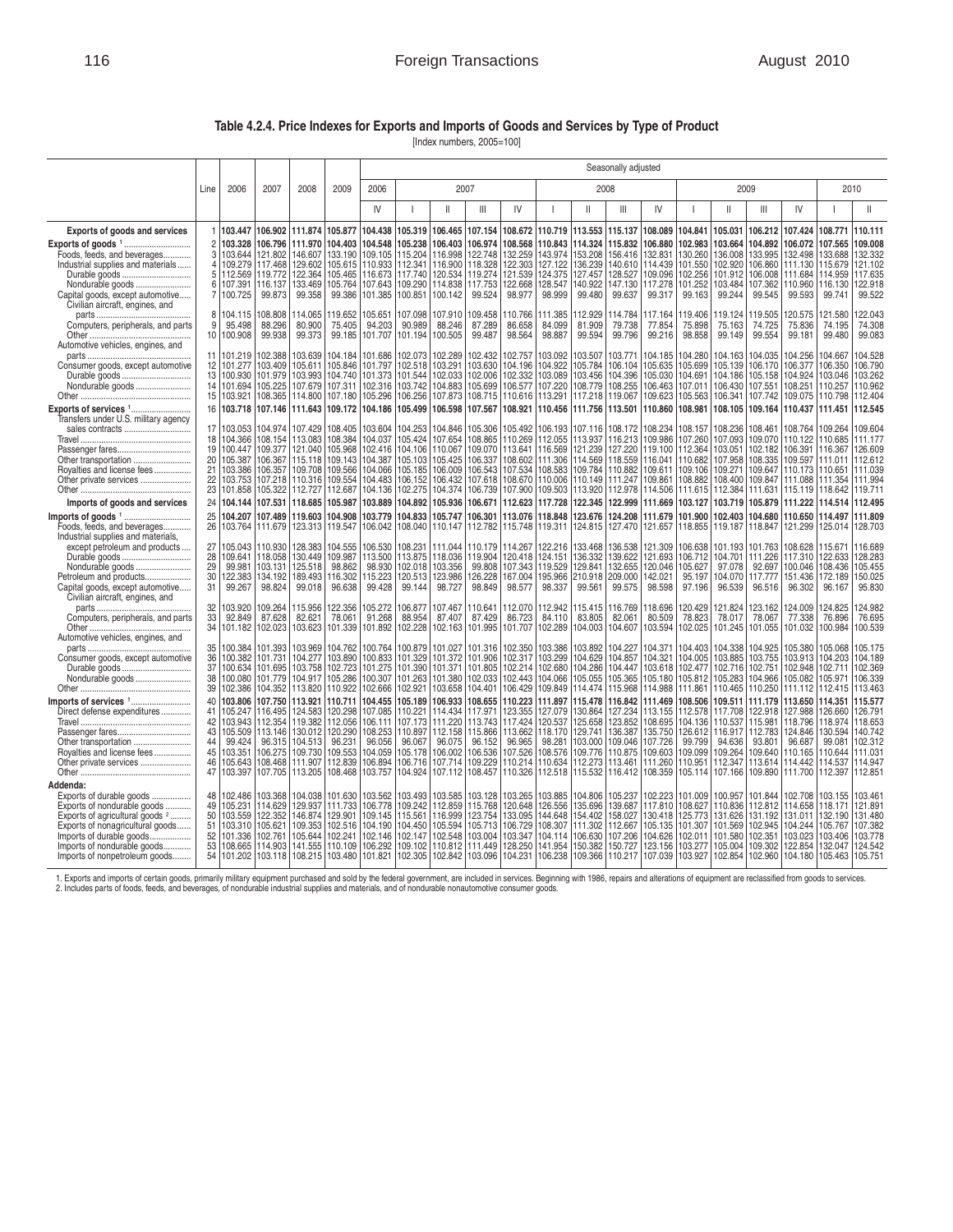# August 2010 **SURVEY OF CURRENT BUSINESS** 117

**Table 4.2.5. Exports and Imports of Goods and Services by Type of Product** 

[Billions of dollars]

|                                                                                                                                                                                                                                                   |                                                           |                                                                |                                                                 |                                                                   | Seasonally adjusted at annual rates                            |                                                                |                                                                  |                                                                  |                                                                 |                                                                 |                                                                |                                                                     |                                                                     |                                                                  |                                                                |                                                                |                                                                |                                                                |                                                                   |                                                                   |
|---------------------------------------------------------------------------------------------------------------------------------------------------------------------------------------------------------------------------------------------------|-----------------------------------------------------------|----------------------------------------------------------------|-----------------------------------------------------------------|-------------------------------------------------------------------|----------------------------------------------------------------|----------------------------------------------------------------|------------------------------------------------------------------|------------------------------------------------------------------|-----------------------------------------------------------------|-----------------------------------------------------------------|----------------------------------------------------------------|---------------------------------------------------------------------|---------------------------------------------------------------------|------------------------------------------------------------------|----------------------------------------------------------------|----------------------------------------------------------------|----------------------------------------------------------------|----------------------------------------------------------------|-------------------------------------------------------------------|-------------------------------------------------------------------|
|                                                                                                                                                                                                                                                   | Line                                                      | 2006                                                           | 2007                                                            | 2008                                                              | 2009                                                           | 2006                                                           |                                                                  | 2007                                                             |                                                                 |                                                                 |                                                                | 2008                                                                |                                                                     |                                                                  |                                                                | 2009                                                           |                                                                |                                                                | 2010                                                              |                                                                   |
|                                                                                                                                                                                                                                                   |                                                           |                                                                |                                                                 |                                                                   |                                                                | IV                                                             |                                                                  | $\mathbf{I}$                                                     | $\mathbb{H}$                                                    | IV                                                              |                                                                | $\mathbf{H}$                                                        | Ш                                                                   | IV                                                               |                                                                | $\mathbf{I}$                                                   | Ш                                                              | IV                                                             |                                                                   | $\mathbf{I}$                                                      |
| <b>Exports of goods and services</b>                                                                                                                                                                                                              | -1                                                        | 1,471.0                                                        | 1,661.7                                                         | 1,843.4                                                           | 1,578.4                                                        | 1,538.2                                                        | 1,575.5                                                          | 1,619.1                                                          | 1,690.3                                                         | 1,761.8                                                         | 1,819.9                                                        | 1,925.3                                                             | 1,927.3                                                             | 1,700.9                                                          | ,521.2                                                         | 1,520.2                                                        | 1,582.1                                                        | 1,689.9                                                        | 1,757.8                                                           | 1.823.7                                                           |
| Foods, feeds, and beverages<br>Industrial supplies and materials<br>Durable goods<br>Nondurable goods<br>Capital goods, except automotive<br>Civilian aircraft, engines, and                                                                      | $\overline{c}$<br>3<br>$\overline{4}$<br>5<br>6<br>7<br>8 | 1,024.4<br>66.0<br>267.3<br>101.3<br>166.0<br>404.0<br>64.5    | 1.162.0<br>84.3<br>316.2<br>113.9<br>202.3<br>433.0<br>73.0     | 1.295.1<br>108.3<br>386.9<br>128.6<br>258.3<br>457.7<br>74.0      | 1,063.1<br>93.9<br>293.7<br>96.2<br>197.5<br>390.5<br>74.8     | 1,065.4<br>69.7<br>279.7<br>108.8<br>171.0<br>417.6<br>68.6    | 1,105.4<br>74.5<br>293.3<br>108.9<br>184.4<br>420.4<br>68.6      | 1,138.3<br>77.1<br>310.5<br>113.0<br>197.5<br>424.3<br>68.8      | 1,179.3<br>87.9<br>320.2<br>114.4<br>205.8<br>439.5<br>76.2     | 225.1<br>97.6<br>340.8<br>119.4<br>221.4<br>447.8<br>78.4       | .279.4<br>110.3<br>371.2<br>125.0<br>246.2<br>455.6<br>75.5    | 1.364.9<br>114.8<br>419.8<br>139.7<br>280.2<br>471.7<br>77.4        | .367.6<br>114.0<br>429.8<br>139.7<br>290.1<br>472.6<br>79.2         | 1.168.3<br>94.4<br>326.9<br>110.2<br>216.7<br>430.7<br>63.9      | 1.014.5<br>87.9<br>264.2<br>88.6<br>175.7<br>393.8<br>77.6     | 1.011.7<br>93.4<br>275.1<br>89.0<br>186.1<br>376.5<br>73.4     | 1,068.6<br>91.3<br>307.1<br>98.6<br>208.4<br>383.2<br>71.7     | 1.157.6<br>103.0<br>328.5<br>108.4<br>220.0<br>408.3<br>76.3   | 1,213.0<br>103.7<br>357.2<br>115.0<br>242.2<br>423.6<br>70.1      | 1.270.4<br>94.1<br>389.5<br>128.7<br>260.8<br>444.8<br>69.4       |
| Computers, peripherals, and parts<br>Automotive vehicles, engines, and                                                                                                                                                                            | 9<br>10                                                   | 47.6<br>291.9                                                  | 45.5<br>314.5                                                   | 43.9<br>339.8                                                     | 37.7<br>278.0                                                  | 48.1<br>300.8                                                  | 47.9<br>303.9                                                    | 44.7<br>310.9                                                    | 45.1<br>318.2                                                   | 44.5<br>324.8                                                   | 44.4<br>335.7                                                  | 46.9<br>347.5                                                       | 45.5<br>348.0                                                       | 38.9<br>327.8                                                    | 36.9<br>279.3                                                  | 36.0<br>267.1                                                  | 37.6<br>273.9                                                  | 40.4<br>291.7                                                  | 41.6<br>311.9                                                     | 45.5<br>329.9                                                     |
| Consumer goods, except automotive<br>Durable goods<br>Nondurable goods<br>Exports of services <sup>1</sup>                                                                                                                                        | 11<br>12<br>13<br>14<br>15<br>16                          | 107.3<br>129.1<br>71.1<br>58.0<br>50.8<br>446.6                | 121.3<br>146.0<br>82.7<br>63.3<br>61.3<br>499.7                 | 121.5<br>161.3<br>90.7<br>70.6<br>59.4<br>548.3                   | 81.7<br>150.0<br>76.0<br>74.0<br>53.2<br>515.3                 | 110.2<br>135.8<br>75.3<br>60.5<br>52.4<br>472.8                | 114.9<br>141.3<br>78.4<br>62.9<br>61.0<br>470.2                  | 122.3<br>144.1<br>81.3<br>62.7<br>60.0<br>480.8                  | 124.1<br>147.9<br>83.5<br>64.4<br>59.6<br>511.0                 | 123.8<br>150.6<br>87.6<br>63.0<br>64.5<br>536.7                 | 123.1<br>158.1<br>91.8<br>66.3<br>61.2<br>540.5                | 128.2<br>164.9<br>95.0<br>69.8<br>65.5<br>560.4                     | 128.9<br>167.3<br>94.1<br>73.2<br>54.9<br>559.6                     | 105.5<br>154.9<br>81.8<br>73.1<br>55.9<br>532.6                  | 69.9<br>146.0<br>73.2<br>72.8<br>52.6<br>506.7                 | 69.3<br>145.2<br>71.9<br>73.3<br>52.2<br>508.5                 | 87.5<br>150.2<br>77.4<br>72.8<br>49.3<br>513.6                 | 100.2<br>158.7<br>81.6<br>77.2<br>58.8<br>532.3                | 108.6<br>162.9<br>82.7<br>80.2<br>56.9<br>544.8                   | 113.4<br>163.1<br>88.4<br>74.7<br>65.6<br>553.3                   |
| Transfers under U.S. military agency<br>sales contracts<br>Passenger fares<br>Other transportation<br>Royalties and license fees<br>Other private services                                                                                        | 17<br>18<br>19<br>20<br>21<br>22<br>23                    | 22.7<br>85.8<br>22.0<br>46.2<br>70.7<br>186.0<br>13.1          | 15.8<br>96.9<br>25.6<br>40.3<br>84.6<br>222.4<br>14.0           | 13.3<br>110.0<br>31.4<br>43.7<br>93.9<br>238.9<br>17.0            | 15.6<br>93.9<br>26.4<br>35.4<br>89.8<br>238.3<br>15.8          | 24.2<br>88.6<br>22.2<br>47.2<br>77.0<br>199.7<br>13.9          | 16.8<br>87.8<br>23.2<br>39.3<br>78.8<br>211.1<br>13.2            | 11.1<br>92.3<br>24.0<br>39.6<br>81.6<br>218.5<br>13.6            | 12.9<br>100.8<br>26.2<br>41.1<br>87.2<br>228.6<br>14.3          | 22.2<br>106.6<br>29.2<br>41.3<br>90.7<br>231.6<br>15.1          | 13.2<br>109.0<br>30.2<br>44.4<br>95.0<br>232.7<br>16.1         | 15.9<br>112.1<br>31.9<br>44.3<br>96.9<br>242.1<br>17.4              | 12.1<br>114.8<br>33.0<br>45.3<br>94.2<br>243.0<br>17.2              | 12.1<br>104.1<br>30.5<br>40.9<br>89.6<br>238.0<br>17.4           | 11.9<br>94.5<br>28.1<br>34.6<br>86.0<br>235.3<br>16.3          | 16.8<br>92.0<br>26.1<br>34.2<br>89.5<br>233.9<br>16.0          | 20.2<br>93.2<br>26.0<br>35.3<br>85.6<br>237.8<br>15.4          | 13.5<br>95.9<br>25.4<br>37.5<br>98.1<br>246.2<br>15.7          | 15.7<br>100.7<br>27.1<br>38.9<br>97.1<br>248.1<br>17.1            | 15.3<br>101.3<br>29.2<br>39.9<br>98.6<br>251.8<br>17.1            |
| Imports of goods and services<br>Imports of goods <sup>1</sup><br>Foods, feeds, and beverages<br>Industrial supplies and materials,                                                                                                               | 24<br>25<br>26                                            | 2,240.3<br>1,884.9<br>74.9                                     | 2,375.7<br>2,001.6<br>81.7                                      | 2,553.8<br>2,148.8<br>89.0                                        | 1,964.7<br>1,587.8<br>81.6                                     | 2,252.5<br>1,887.5<br>77.8                                     | 2,300.6<br>1,939.0<br>80.4                                       | 2,349.8<br>,978.9<br>80.3                                        | 2,394.7<br>2,013.7<br>82.7                                      | 2,457.5<br>2,074.9<br>83.4                                      | 2,558.4<br>2,161.1<br>86.8                                     | 2,677.2<br>2,273.4<br>90.7                                          | 2,690.4<br>2,276.9<br>91.2                                          | 2,289.3<br>1,883.8<br>88.0                                       | 1,896.9<br>,519.9<br>82.1                                      | 1,855.3<br>,485.7<br>81.5                                      | ,990.5<br>.613.8<br>80.8                                       | 2,116.3<br>1,731.8<br>81.9                                     | 2,237.6<br>1,843.5<br>88.0                                        | 2.341.9<br>1.941.9<br>91.7                                        |
| except petroleum and products<br>Durable goods<br>Nondurable goods<br>Petroleum and products<br>Capital goods, except automotive<br>Civilian aircraft, engines, and                                                                               | 27<br>28<br>29<br>30<br>31                                | 291.4<br>163.1<br>128.3<br>302.4<br>420.0                      | 295.7<br>158.5<br>137.1<br>347.6<br>446.0                       | 316.5<br>160.1<br>156.4<br>477.6<br>455.2                         | 195.2<br>94.6<br>100.6<br>267.4<br>369.7                       | 289.1<br>162.8<br>126.3<br>273.7<br>429.9                      | 286.9<br>158.1<br>128.8<br>297.0<br>439.1                        | 302.7<br>163.4<br>139.3<br>327.4<br>443.3                        | 300.7<br>160.4<br>140.2<br>346.0<br>450.4                       | 292.4<br>152.1<br>140.2<br>419.9<br>451.3                       | 307.0<br>157.8<br>149.2<br>473.1<br>459.8                      | 333.7<br>169.9<br>163.8<br>523.8<br>475.1                           | 345.9<br>173.3<br>172.7<br>553.2<br>464.1                           | 279.4<br>139.4<br>140.1<br>360.4<br>421.9                        | 208.7<br>100.7<br>108.0<br>221.4<br>366.7                      | 175.7<br>84.5<br>91.2<br>240.4<br>350.8                        | 187.2<br>90.7<br>96.6<br>290.1<br>367.8                        | 209.2<br>102.3<br>106.8<br>317.6<br>393.6                      | 237.9<br>117.0<br>120.8<br>358.1<br>407.4                         | 251.3<br>128.9<br>122.4<br>354.7<br>450.5                         |
| Computers, peripherals, and parts<br>Automotive vehicles, engines, and                                                                                                                                                                            | 32<br>33<br>34                                            | 28.4<br>101.3<br>290.2                                         | 34.4<br>105.2<br>306.5                                          | 35.4<br>100.9<br>318.9                                            | 30.6<br>93.9<br>245.3                                          | 30.6<br>103.0<br>296.4                                         | 32.9<br>108.8<br>297.4                                           | 34.4<br>104.0<br>304.9                                           | 35.0<br>103.3<br>312.1                                          | 35.3<br>104.5<br>311.5                                          | 37.0<br>105.7<br>317.1                                         | 38.2<br>109.6<br>327.3                                              | 34.3<br>102.5<br>327.2                                              | 32.2<br>85.7<br>304.1                                            | 30.1<br>80.7<br>256.0                                          | 31.6<br>86.4<br>232.8                                          | 29.8<br>97.1<br>241.0                                          | 31.0<br>111.3<br>251.3                                         | 30.3<br>113.0<br>264.1                                            | 29.7<br>127.1<br>293.7                                            |
| Consumer goods, except automotive<br>Durable goods<br>Nondurable goods                                                                                                                                                                            | 35<br>36<br>37<br>38<br>39                                | 256.6<br>446.1<br>243.8<br>202.3<br>93.5                       | 256.7<br>478.2<br>263.4<br>214.8<br>95.8                        | 231.2<br>484.7<br>264.9<br>219.8<br>94.5                          | 157.6<br>430.7<br>225.4<br>205.3<br>85.6                       | 261.8<br>466.9<br>257.8<br>209.1<br>88.3                       | 253.1<br>482.9<br>263.4<br>219.6<br>99.6                         | 255.8<br>474.2<br>257.0<br>217.2<br>95.2                         | 264.0<br>472.7<br>262.8<br>209.9<br>97.3                        | 253.6<br>483.0<br>270.5<br>212.5<br>91.3                        | 252.2<br>488.2<br>266.5<br>221.7<br>94.0                       | 254.0<br>497.4<br>273.3<br>224.2<br>99.3                            | 230.1<br>498.1<br>275.9<br>222.2<br>94.3                            | 188.5<br>455.2<br>244.1<br>211.1<br>90.3                         | 127.8<br>425.8<br>222.2<br>203.6<br>87.3                       | 129.9<br>421.9<br>223.1<br>198.8<br>85.4                       | 176.2<br>427.6<br>223.0<br>204.6<br>84.1                       | 196.4<br>447.5<br>233.3<br>214.2<br>85.6                       | 201.5<br>457.1<br>242.8<br>214.3<br>93.5                          | 228.5<br>482.6<br>254.7<br>227.9<br>82.8                          |
| Imports of services 1<br>Direct defense expenditures<br>Passenger fares<br>Other transportation<br>Royalties and license fees<br>Other private services                                                                                           | 40<br>41<br>42<br>43<br>44<br>45<br>46<br>47              | 355.4<br>31.0<br>72.1<br>27.5<br>65.3<br>23.5<br>125.5<br>10.5 | 374.0<br>27.9<br>76.3<br>28.4<br>53.5<br>24.9<br>151.9<br>11.0  | 405.0<br>28.3<br>79.7<br>32.6<br>53.7<br>25.8<br>173.7<br>11.2    | 376.9<br>30.5<br>73.2<br>26.0<br>41.6<br>25.2<br>168.9<br>11.5 | 365.0<br>30.4<br>74.0<br>27.7<br>65.9<br>25.6<br>130.8<br>10.5 | 361.6<br>27.5<br>74.1<br>26.9<br>53.0<br>26.0<br>143.4<br>10.8   | 370.9<br>28.2<br>75.3<br>27.9<br>54.8<br>25.4<br>148.4<br>10.9   | 381.0<br>28.0<br>77.0<br>29.7<br>54.0<br>24.7<br>156.5<br>11.1  | 382.6<br>28.0<br>79.0<br>29.2<br>52.2<br>23.7<br>159.3<br>11.2  | 397.3<br>28.2<br>81.1<br>31.5<br>52.8<br>26.3<br>166.3<br>11.1 | 403.7<br>28.1<br>80.6<br>32.1<br>53.1<br>24.9<br>173.7<br>11.1      | 413.5<br>28.2<br>79.3<br>33.4<br>55.4<br>28.6<br>177.4<br>11.2      | 405.5<br>28.7<br>77.9<br>33.3<br>53.5<br>23.3<br>177.4<br>11.5   | 377.0<br>29.6<br>74.8<br>27.1<br>45.2<br>24.0<br>165.1<br>11.2 | 369.7<br>30.6<br>70.9<br>24.7<br>40.6<br>25.8<br>165.8<br>11.3 | 376.6<br>30.9<br>73.8<br>25.8<br>39.5<br>24.5<br>170.4<br>11.6 | 384.5<br>30.8<br>73.4<br>26.3<br>41.1<br>26.7<br>174.2<br>12.1 | 394.1<br>31.1<br>74.0<br>27.5<br>45.2<br>30.1<br>174.6<br>11.5    | 399.9<br>31.3<br>72.1<br>28.6<br>49.4<br>28.5<br>178.3<br>11.7    |
| Addenda:<br>Exports of durable goods<br>Exports of nondurable goods<br>Exports of agricultural goods <sup>2</sup><br>Exports of nonagricultural goods<br>Imports of durable goods<br>Imports of nondurable goods<br>Imports of nonpetroleum goods | 48<br>49<br>50<br>51<br>52<br>53<br>54                    | 709.1<br>315.3<br>72.9<br>951.5<br>1,130.2<br>754.7<br>1,582.5 | 781.6<br>380.5<br>92.1<br>.069.9<br>1,172.5<br>829.1<br>1.654.1 | 828.2<br>466.9<br>118.0<br>1.177.1<br>1,158.7<br>990.1<br>1,671.2 | 671.0<br>392.1<br>101.0<br>962.1<br>890.1<br>697.7<br>1,320.4  | 738.0<br>327.3<br>76.1<br>989.3<br>1,156.5<br>731.0<br>1,613.8 | 753.1<br>352.3<br>80.6<br>1.024.8<br>1,163.4<br>775.6<br>1,642.0 | 771.0<br>367.4<br>84.9<br>1,053.4<br>1,167.2<br>811.7<br>1,651.5 | 791.3<br>387.9<br>97.2<br>.082.1<br>1,186.3<br>827.5<br>1,667.8 | 810.9<br>414.2<br>105.7<br>1.119.4<br>,173.3<br>901.6<br>.655.0 | 826.1<br>453.4<br>118.9<br>160.6<br>183.3<br>977.8<br>1.688.0  | 867.4<br>497.5<br>124.9<br>1.240.0<br>1,222.0<br>1.051.4<br>1.749.6 | 862.9<br>504.7<br>124.2<br>1.243.4<br>1,190.5<br>1,086.4<br>1,723.7 | 756.3<br>412.0<br>103.9<br>.064.4<br>1,039.1<br>844.7<br>1,523.4 | 651.8<br>362.7<br>95.2<br>919.2<br>861.2<br>658.7<br>1.298.5   | 632.8<br>378.9<br>100.1<br>911.6<br>831.0<br>654.7<br>1,245.3  | 671.4<br>397.2<br>98.3<br>970.2<br>899.8<br>714.1<br>1,323.8   | 728.0<br>429.6<br>110.3<br>.047.3<br>968.4<br>763.4<br>1,414.2 | 758.4<br>454.6<br>115.2<br>1.097.8<br>1,015.5<br>827.9<br>1,485.4 | 808.1<br>462.3<br>105.2<br>1,165.3<br>1,104.0<br>838.0<br>1.587.3 |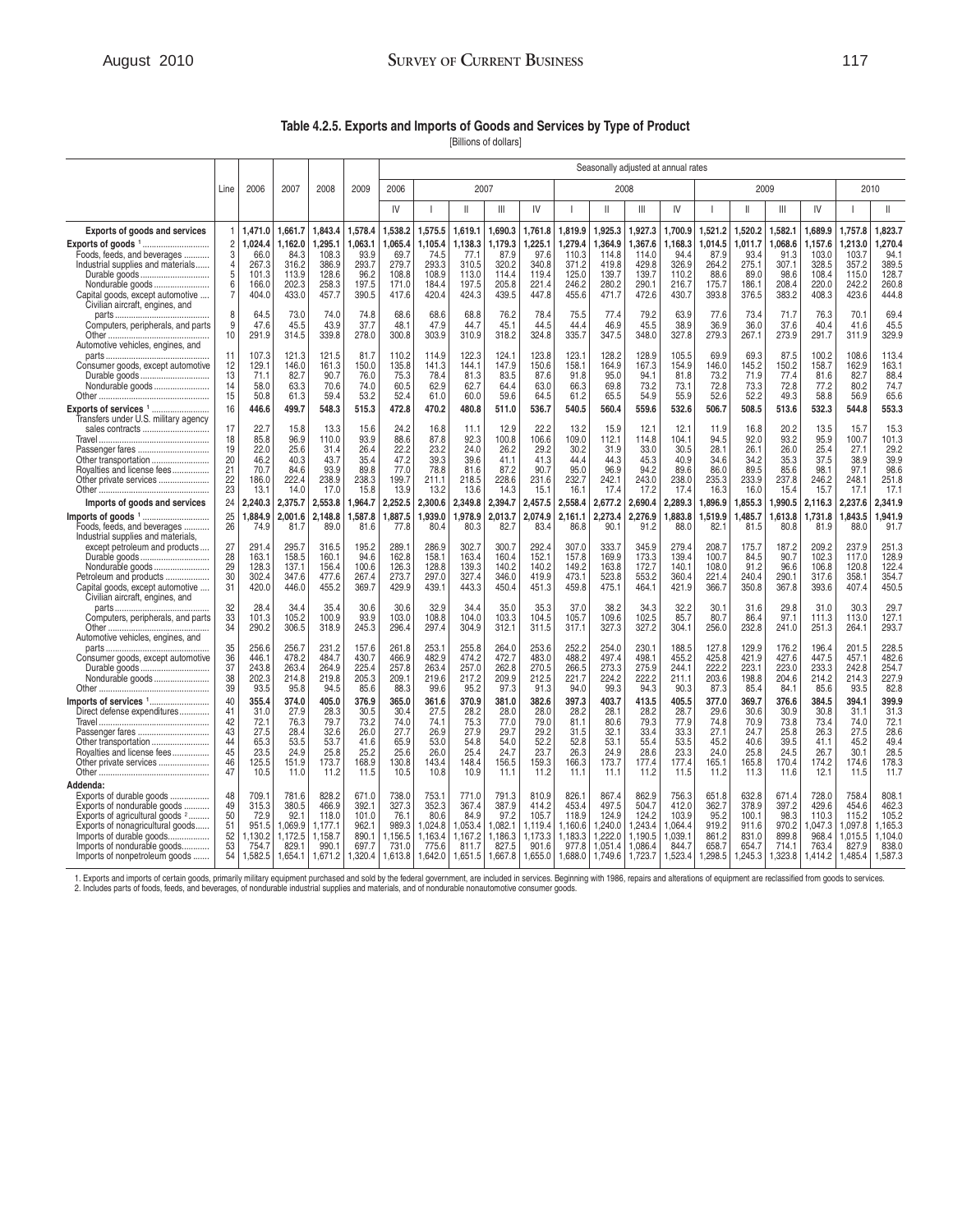## 118 **118 Foreign Transactions August 2010**

#### **Table 4.2.6. Real Exports and Imports of Goods and Services by Type of Product, Chained Dollars**

[Billions of chained (2005) dollars]

|                                                                          |          |                |                |                | Seasonally adjusted at annual rates |                |                |                |                 |                |                 |                 |                 |                |                |                |                |                |                 |                 |
|--------------------------------------------------------------------------|----------|----------------|----------------|----------------|-------------------------------------|----------------|----------------|----------------|-----------------|----------------|-----------------|-----------------|-----------------|----------------|----------------|----------------|----------------|----------------|-----------------|-----------------|
|                                                                          | Line     | 2006           | 2007           | 2008           | 2009                                | 2006           |                | 2007           |                 |                |                 |                 | 2008            |                |                |                | 2009           |                | 2010            |                 |
|                                                                          |          |                |                |                |                                     | IV             |                | $\mathbf{I}$   | III             | IV             |                 | $\mathbf{I}$    | Ш               | IV             |                | $\mathsf{II}$  | Ш              | IV             |                 | $\mathsf{II}$   |
| Exports of goods and services                                            |          | ,422.0         | ,554.4         | ,647.7         | 1,490.7                             | 1,473.2        | ,496.4         | ,521.3         | 1,578.0         | 622.0          | 1,644.7         | 1,696.6         | 1,675.0         | 1,574.5        | ,451.6         | ,447.8         | ,490.0         | ,573.5         | 1,616.4         | 1,656.7         |
| Foods, feeds, and beverages                                              | 2<br>3   | 991.4<br>63.6  | ,088.1<br>69.2 | ,156.6<br>73.9 | ,018.2<br>70.5                      | ,019.2<br>64.0 | ,050.5<br>64.8 | ,070.0<br>66.1 | 1,102.7<br>71.8 | ,129.1<br>74.0 | 1,155.3<br>76.8 | 1,195.1<br>75.0 | 1,181.9<br>72.9 | ,094.1<br>71.0 | 985.8<br>67.5  | 976.4<br>68.7  | ,019.1<br>68.1 | ,091.7<br>77.8 | 1,128.0<br>77.6 | 1,165.8<br>71.1 |
| Industrial supplies and materials                                        | 4        | 244.6          | 269.2          | 298.5          | 278.1                               | 252.3          | 261.2          | 265.7          | 270.8           | 279.0          | 292.5           | 308.9           | 306.4           | 286.3          | 260.8          | 267.8          | 287.8          | 296.0          | 309.3           | 322.1           |
|                                                                          | 5<br>6   | 90.0<br>154.5  | 95.1<br>174.2  | 105.1<br>193.5 | 91.2<br>186.8                       | 93.3<br>158.9  | 92.5<br>168.8  | 93.7<br>172.1  | 96.0<br>174.9   | 98.3<br>180.7  | 100.6<br>191.9  | 109.8<br>199.3  | 108.9<br>197.6  | 101.3<br>185.2 | 86.8<br>173.9  | 87.5<br>180.1  | 93.2<br>194.5  | 97.3<br>198.6  | 100.2<br>208.9  | 109.6<br>212.5  |
| Capital goods, except automotive                                         | 7        | 401.1          | 433.6          | 460.6          | 392.9                               | 411.9          | 416.8          | 423.6          | 441.5           | 452.3          | 460.1           | 474.2           | 474.4           | 433.7          | 397.2          | 379.3          | 385.0          | 410.0          | 424.7           | 447.0           |
| Civilian aircraft, engines, and parts                                    | 8        | 62.0           | 67.1           | 64.9           | 62.5                                | 65.0           | 64.1           | 63.8           | 69.7            | 70.8           | 67.7            | 68.4            | 68.8            | 54.5           | 65.0           | 61.6           | 60.0           | 63.3           | 57.7            | 56.9            |
| Computers, peripherals, and parts <sup>2</sup>                           | 9<br>10  | 289.3          | 314.7          | 341.9          | 280.3                               | 295.8          | 300.3          | 309.2          | 319.7           | 329.5          | 339.4           | 348.9           | 348.8           | 330.5          | 282.5          | 269.4          | 275.1          | 294.1          | 313.5           | 332.9           |
| Automotive vehicles, engines, and parts                                  | 11       | 106.0          | 118.4          | 117.2          | 78.4                                | 108.4          | 112.5          | 119.6          | 121.1           | 120.5          | 119.4           | 123.8           | 124.2           | 101.3          | 67.0           | 66.5           | 84.1           | 96.1           | 103.7           | 108.5           |
| Consumer goods, except automotive                                        | 12       | 127.5          | 141.2          | 152.7          | 141.8                               | 133.4          | 137.8          | 139.5          | 142.8           | 144.5          | 150.7           | 155.9           | 157.7           | 146.6          | 138.2          | 138.1          | 141.5          | 149.3          | 153.2           | 152.7           |
|                                                                          | 13<br>14 | 70.4<br>57.0   | 81.1<br>60.1   | 87.2<br>65.6   | 72.6<br>69.0                        | 74.3<br>59.1   | 77.2<br>60.6   | 79.7<br>59.8   | 81.9<br>61.0    | 85.6<br>59.1   | 89.1<br>61.8    | 91.8<br>64.2    | 90.1<br>67.6    | 77.9<br>68.6   | 69.9<br>68.1   | 69.0<br>68.9   | 73.6<br>67.7   | 77.8<br>71.3   | 80.3<br>72.7    | 85.6<br>67.3    |
|                                                                          | 15       | 48.8           | 56.6           | 51.7           | 49.7                                | 49.7           | 57.5           | 55.6           | 54.9            | 58.3           | 54.0            | 55.9            | 46.1            | 51.0           | 49.8           | 49.1           | 45.8           | 54.0           | 51.4            | 58.4            |
|                                                                          | 16       | 430.6          | 466.3          | 491.1          | 472.0                               | 453.9          | 445.9          | 451.3          | 475.3           | 492.9          | 489.4           | 501.5           | 493.1           | 480.5          | 465.0          | 470.4          | 470.5          | 482.0          | 488.9           | 491.6           |
| Transfers under U.S. military agency sales                               |          |                |                |                |                                     |                |                |                |                 |                |                 |                 |                 |                |                |                |                |                |                 |                 |
| Travel                                                                   | 17<br>18 | 22.1<br>82.2   | 15.0<br>89.6   | 12.4<br>97.3   | 14.4<br>86.7                        | 23.4<br>85.2   | 16.1<br>83.3   | 10.6<br>85.8   | 12.2<br>92.6    | 21.0<br>96.6   | 12.4<br>97.2    | 14.8<br>98.4    | 11.2<br>98.8    | 11.2<br>94.7   | 11.0<br>88.1   | 15.5<br>85.9   | 18.7<br>85.5   | 12.4<br>87.1   | 14.3<br>91.0    | 14.0<br>91.1    |
|                                                                          | 19       | 21.9           | 23.4           | 25.9           | 24.9                                | 21.7           | 22.3           | 21.8           | 24.0            | 25.7           | 25.9            | 26.3            | 26.0            | 25.6           | 25.0           | 25.4           | 25.4           | 23.9           | 23.3            | 23.1            |
|                                                                          | 20       | 43.9           | 37.9           | 38.0           | 32.4                                | 45.2           | 37.4           | 37.6           | 38.6            | 38.0           | 39.8            | 38.6            | 38.2            | 35.2           | 31.3           | 31.7           | 32.6           | 34.2           | 35.1            | 35.5            |
| Royalties and license fees                                               | 21<br>22 | 68.4<br>179.3  | 79.5<br>207.5  | 85.6<br>216.6  | 82.0<br>217.5                       | 74.0<br>191.2  | 74.9<br>198.9  | 77.0<br>205.4  | 81.8<br>212.4   | 84.4<br>213.2  | 87.5<br>211.5   | 88.3<br>219.8   | 84.9<br>218.4   | 81.8<br>216.7  | 78.8<br>216.1  | 81.9<br>215.8  | 78.1<br>216.5  | 89.1<br>221.7  | 87.7<br>222.9   | 88.8<br>224.9   |
| Other private services                                                   | 23       | 12.9           | 13.3           | 15.1           | 14.0                                | 13.3           | 12.9           | 13.0           | 13.4            | 14.0           | 14.7            | 15.3            | 15.3            | 15.2           | 14.6           | 14.2           | 13.8           | 13.6           | 14.4            | 14.3            |
|                                                                          | 24       | $-0.1$         | 0.1            | 1.5            | 7.8                                 | $-0.4$         | $-0.3$         | $-0.1$         | 0.3             | 0.9            | 2.2             | 0.8             | 0.2             | 2.8            | 7.6            | 8.7            | 7.0            | 7.9            | 5.6             | 0.9             |
| Imports of goods and services                                            | 25       | 2,151.2        | 2,209.3        | 2,151.7        | 1,853.8                             | 2,168.1        | 2,192.7        | 2,217.5        | 2,244.6         | 2,182.4        | 2,174.6         | 2,190.4         | 2,189.8         | 2,052.2        | 1,840.8        | ,789.9         | 1,880.8        | 1,903.6        | 1,954.8         | 2,082.6         |
|                                                                          | 26       | .808.8         | .862.2         | .796.6         | .513.5                              | .818.6         | 1.848.9        | .870.5         | .893.9          | .835.4         | .820.1          | .840.9          | .836.1          | .689.3         | 493.3          | 452.0          | .542.7         | .566.1         | 1.611.0         | .737.8          |
| Foods, feeds, and beverages<br>Industrial supplies and materials, except | 27       | 72.2           | 73.1           | 72.2           | 68.3                                | 73.3           | 74.4           | 72.9           | 73.3            | 72.0           | 72.7            | 72.1            | 71.5            | 72.3           | 69.1           | 68.4           | 68.0           | 67.6           | 70.4            | 71.2            |
| petroleum and products                                                   | 28       | 277.4          | 266.5          | 246.5          | 186.7                               | 271.3          | 265.0          | 272.4          | 272.8           | 255.9          | 251.4           | 250.3           | 253.7           | 230.7          | 196.0          | 173.8          | 184.2          | 192.8          | 205.9           | 215.6           |
|                                                                          | 29       | 148.7          | 134.3          | 122.7          | 86.0                                | 143.4          | 138.7          | 138.3          | 133.7           | 126.3          | 127.2           | 124.8           | 124.3           | 114.6          | 94.4           | 80.7           | 81.5           | 87.2           | 95.4            | 100.4           |
|                                                                          | 30<br>31 | 128.3<br>247.1 | 133.0<br>259.0 | 124.6<br>252.1 | 101.8<br>229.9                      | 127.6<br>237.5 | 126.2<br>246.5 | 134.6<br>264.1 | 140.4<br>274.1  | 130.7<br>251.4 | 125.0<br>241.4  | 126.3<br>248.4  | 130.4<br>264.7  | 116.8<br>253.8 | 102.3<br>232.5 | 93.9<br>231.0  | 104.2<br>246.3 | 106.8<br>209.7 | 111.4<br>208.0  | 116.0<br>236.4  |
| Capital goods, except automotive                                         | 32       | 423.1          | 451.3          | 459.7          | 382.6                               | 432.4          | 442.8          | 449.0          | 455.6           | 457.9          | 467.6           | 477.2           | 466.1           | 428.0          | 377.3          | 363.4          | 381.1          | 408.6          | 423.6           | 470.1           |
| Civilian aircraft, engines, and parts                                    | 33       | 27.3           | 31.5           | 30.5           | 25.0                                | 29.1           | 30.8           | 32.0           | 31.7            | 31.5           | 32.7            | 33.0            | 29.4            | 27.1           | 25.0           | 25.9           | 24.2           | 25.0           | 24.3            | 23.8            |
| Computers, peripherals, and parts <sup>2</sup>                           | 34<br>35 | 286.8          | 300.4          | 307.8          | 242.0                               | 290.9          | 290.9          | 298.4          | 305.9           | 306.3          | 310.0           | 314.7           | 312.8           | 293.6          | 250.9          | 230.0          | 238.5          | 248.7          | 261.5           | 292.2           |
| Automotive vehicles, engines, and parts                                  | 36       | 255.6          | 253.1          | 222.4          | 150.4                               | 259.8          | 250.9          | 253.3          | 260.6           | 247.8          | 243.8           | 244.4           | 220.7           | 180.6          | 122.5          | 124.6          | 168.0          | 186.6          | 192.0           | 217.5           |
| Consumer goods, except automotive                                        | 37       | 444.4          | 470.1          | 464.8          | 414.6                               | 463.1          | 476.6          | 467.7          | 463.8           | 472.1          | 472.6           | 475.4           | 475.0           | 436.4          | 409.4          | 406.1          | 412.2          | 430.6          | 438.6           | 463.1           |
|                                                                          | 38<br>39 | 242.3<br>202.1 | 259.0<br>211.0 | 255.3<br>209.5 | 219.4<br>195.0                      | 254.6<br>208.5 | 259.8<br>216.8 | 253.5<br>214.2 | 258.1<br>205.7  | 264.7<br>207.4 | 259.6<br>213.0  | 262.1<br>213.4  | 264.1<br>210.9  | 235.6<br>200.7 | 216.9<br>192.4 | 217.2<br>188.8 | 217.1<br>194.9 | 226.6<br>203.8 | 236.4<br>202.2  | 248.8<br>214.3  |
| Nondurable goods                                                         | 40       | 91.3           | 91.8           | 83.0           | 77.2                                | 86.0           | 96.7           | 91.8           | 93.1            | 85.7           | 85.5            | 86.7            | 81.3            | 78.5           | 78.0           | 77.4           | 76.3           | 77.1           | 83.2            | 73.0            |
|                                                                          | 41       | 342.4          | 347.1          | 355.5          | 340.5                               | 349.5          | 343.8          | 346.9          | 350.6           | 347.1          | 355.0           | 349.6           | 353.8           | 363.7          | 347.4          | 337.5          | 338.7          | 338.3          | 344.6           | 346.0           |
| Direct defense expenditures                                              | 42       | 29.5           | 24.0           | 22.7           | 25.3                                | 28.3           | 24.9           | 24.6           | 23.7            | 22.6           | 22.2            | 21.4            | 22.1            | 25.2           | 26.2           | 26.0           | 25.1           | 24.0           | 24.5            | 24.6            |
|                                                                          | 43<br>44 | 69.4<br>26.1   | 67.9<br>25.1   | 66.8<br>25.0   | 65.4<br>21.6                        | 69.7<br>25.6   | 69.1<br>24.3   | 67.7<br>24.9   | 67.7<br>25.6    | 67.2<br>25.7   | 67.3<br>26.6    | 64.1<br>24.7    | 64.0<br>24.4    | 71.7<br>24.5   | 71.8<br>21.4   | 64.1<br>21.1   | 63.7<br>22.9   | 61.8<br>21.1   | 62.2<br>21.1    | 60.8<br>20.3    |
|                                                                          | 45       | 65.7           | 55.6           | 51.4           | 43.2                                | 68.6           | 55.1           | 57.1           | 56.2            | 53.8           | 53.7            | 51.5            | 50.8            | 49.6           | 45.3           | 42.9           | 42.2           | 42.5           | 45.7            | 48.3            |
| Royalties and license fees                                               | 46       | 22.8           | 23.5           | 23.5           | 23.0                                | 24.6           | 24.7           | 23.9           | 23.2            | 22.1           | 24.2            | 22.7            | 25.8            | 21.3           | 22.0           | 23.6           | 22.4           | 24.2           | 27.2            | 25.7            |
| Other private services                                                   | 47<br>48 | 118.8<br>10.1  | 140.0<br>10.2  | 155.2<br>9.9   | 149.7<br>10.6                       | 122.4<br>10.1  | 134.4<br>10.3  | 137.8<br>10.2  | 143.4<br>10.3   | 144.6<br>10.1  | 150.3<br>9.9    | 154.8<br>9.6    | 156.3<br>9.6    | 159.4<br>10.6  | 148.8<br>10.7  | 147.6<br>10.5  | 150.0<br>10.5  | 152.2<br>10.8  | 152.5<br>10.2   | 155.1<br>10.4   |
|                                                                          | 49       | $-2.1$         | $-3.2$         | $-5.0$         | $-0.2$                              | $-4.7$         | $-4.1$         | $-0.8$         | $-0.3$          | $-8.1$         | $-16.4$         | $-15.2$         | 1.6             | 9.8            | 8.3            | 5.5            | 0.8            | $-15.8$        | $-20.2$         | $-21.7$         |
| Addenda:                                                                 |          |                |                |                |                                     |                |                |                |                 |                |                 |                 |                 |                |                |                |                |                |                 |                 |
|                                                                          | 50       | 691.9          | 756.1          | 796.0          | 660.2                               | 712.7          | 727.7          | 744.2          | 767.3           | 785.3          | 795.4           | 828.0           | 820.4           | 740.2          | 645.6          | 627.0          | 659.4          | 708.9          | 735.4           | 781.3           |
| Exports of nondurable goods<br>Exports of agricultural goods 3           | 51<br>52 | 299.6<br>70.4  | 331.9<br>75.3  | 359.3<br>80.3  | 350.9<br>77.7                       | 306.7<br>69.8  | 322.7<br>69.9  | 325.8<br>72.8  | 335.4<br>78.8   | 343.7<br>79.6  | 358.6<br>82.3   | 367.0<br>80.9   | 361.7<br>78.5   | 350.1<br>79.6  | 334.2<br>75.7  | 342.1<br>76.0  | 352.4<br>75.0  | 375.0<br>84.2  | 385.0<br>87.1   | 379.6<br>80.0   |
| Exports of nonagricultural goods                                         | 53       | 921.0          | ,013.0         | ,076.4         | 938.5                               | 949.6          | 981.1          | 997.7          | 1,023.8         | ,049.3         | 072.4           | 1,115.2         | 1.104.7         | ,013.4         | 908.0          | 898.0          | 942.9          | ,005.0         | .038.4          | 1.085.6         |
| Imports of durable goods                                                 | 54       | .115.3         | 1.141.0        | .096.8         | 870.6                               | 1,132.3        | .139.0         | .138.1         | 1,151.7         | ,135.3         | 1,136.7         | 1.146.3         | 1.110.8         | 993.4          | 844.4          | 818.3          | 879.3          | 940.2          | 982.3           | 1.064.0         |
| Imports of nondurable goods                                              | 55       | 694.5          | 721.6          | 699.4          | 633.7                               | 687.6          | 710.2          | 731.7          | 741.7           | 702.7          | 689.3           | 700.1           | 721.8           | 686.6          | 638.0          | 623.2          | 652.8          | 620.7          | 626.3           | 672.1           |
| Imports of nonpetroleum goods                                            | 56       | .563.7         | ,604.0         | .544.3         | ,276.0                              | ,585.0         | ,604.9         | .605.7         | 1,617.6         | 1,587.9        | 1,589.1         | 1,600.1         | 1,564.3         | 1,423.6        | ,249.7         | ,210.9         | ,285.9         | .357.6         | 1,408.6         | 1,501.1         |

1. Exports and imports of certain goods, primarily military equipment purchased<br>2. The quantity index for computers can be used to accurately measure the real<br>used to measure the component's relative importance or its cont 1. Exports and imports of certain goods, primarily military equipment purchased and sold by the federal government, are included in services. Beginning with 1986, repairs and alterations of equipment are reclassified from